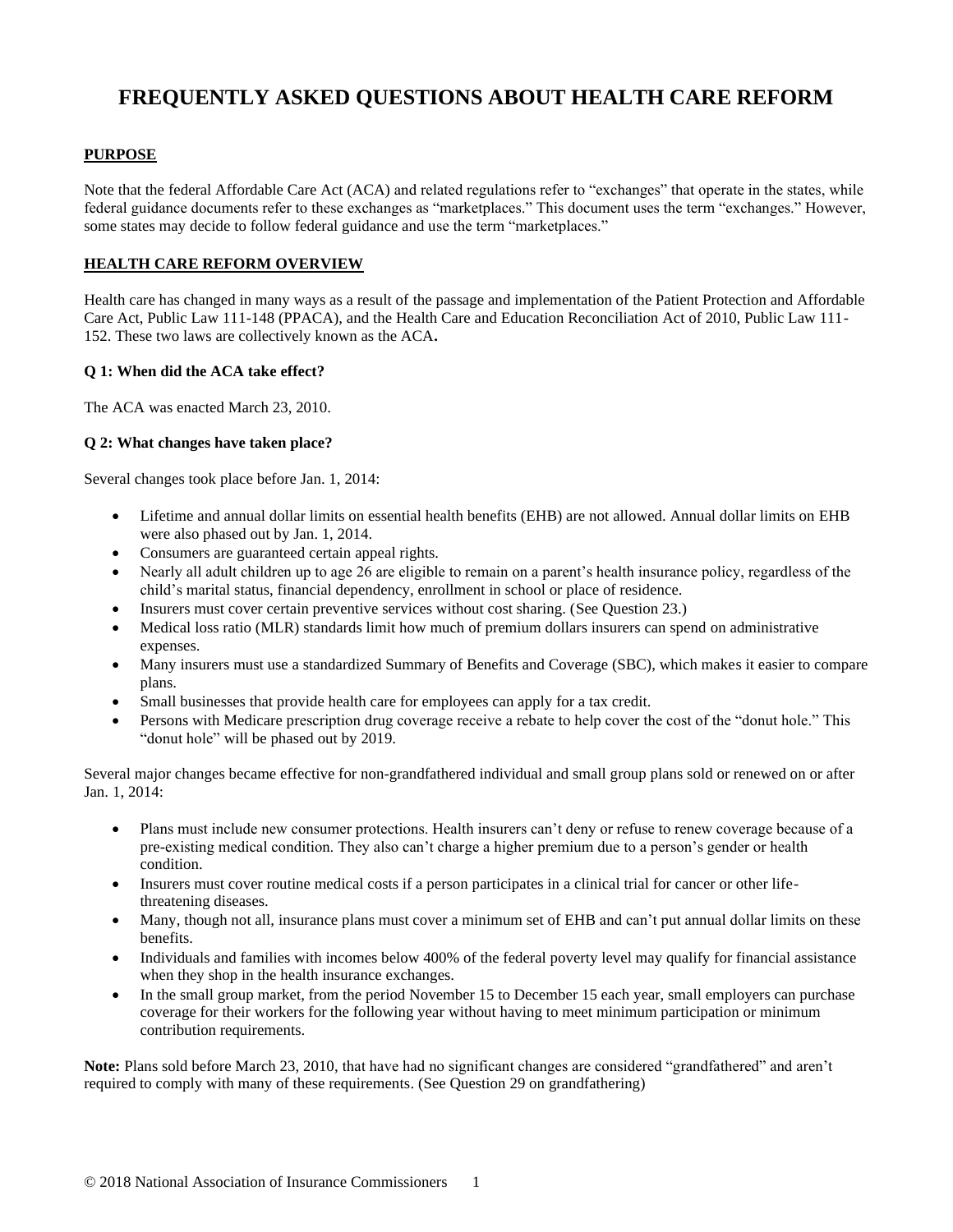## **Q 3: Where can a person find more information about the ACA, including detailed timeline information?**

For more general and detailed information about the ACA and its key provisions, visit the federal government's website at *www.healthcare.gov*, or call 1-800-318-2596 (TTY: 1-855-889-4325).

For information about implementation of the ACA contact www.healthcare.gov at 1-800-318-2596.

There are also several other helpful sites and resources for more information about the ACA, including: Kaiser Family Foundation [\(https://www.kff.org](https://www.kff.org/) ); Commonwealth Fund [\(https://www.commonwealthfund.org](https://www.commonwealthfund.org/) ; The Robert Wood Johnson Foundation [\(www.rwjf.org\)](http://www.rwjf.org/) and the Georgetown Center on Health Insurance Reforms [\(http://chir.georgetown.edu/projects](http://chir.georgetown.edu/projects-pubs)[pubs\)](http://chir.georgetown.edu/projects-pubs)

# **Q 4: Do the consumer protections of the ACA apply to all health coverage?**

No, not all health coverage is required to comply with all of the protections included in the ACA. The ACA largely established new protections in the individual and small group markets, which includes policies sold through the exchanges in every state. Health coverage sold outside of the individual or small group markets, or that is not considered insurance may not be required to comply with some or any of these protections.

Consumers may have questions about several types of coverage other than the qualified health plans sold through exchanges.

- Short-term, limited duration insurance. Several protections applicable in the individual market do not apply; however, state law or regulation may add some protections. Because the ACA does not apply, these plans may:
	- o deny coverage or increase premium due to health status,
	- o exclude essential health benefits,
	- o refuse renewal,
	- o limit coverage for pre-existing conditions,
	- o establish annual or lifetime benefit maximums,
	- o have higher deductibles,
	- o not establish an out-of-pocket maximum, or
	- o exceed medical loss ratio standards without rebating premium.
- Association health plans. Depending on the structure of the association and state law, consumer protections applicable to individual, small group, or large group market plans may apply.
- Health care sharing ministry. These coverage arrangements are not considered to be insurance, so the requirements and protections described in this FAQ do not apply.
- Fixed indemnity insurance. The requirements and protections described in this FAQ generally do not apply.

# **EXCHANGE BASICS**

## **Q 5: What is the Marketplace?**

The Marketplace is the name of Alabama's health insurance exchange. The ACA created health insurance exchanges as places where individuals, families, and small employers can compare private health insurance plans and shop for coverage. Exchanges also provide access to a tax credit to help lower- and middle-income individuals pay for coverage. (See Questions 79-81) Through exchanges, individuals may also qualify for help to lower their out-of-pocket costs (deductibles, coinsurance or copayments) when they receive health care services. Insurers may sell plans through the exchange, as well as in the market outside the exchange. Premium tax credits and cost-sharing reductions aren't available for plans sold outside the exchange.

States should note, however, that some individuals such as incarcerated individuals and immigrants not legally present cannot be denied coverage on the basis of health status even though they will not be able to buy coverage through the exchange. (See Questions 116-118)

To learn more, or to apply for coverage through the Marketplace, individuals and families should visit the website for the Marketplace at [https://www.healthcare.gov](https://www.healthcare.gov/)*.* For more general information about health insurance exchanges, visit the federal government's website at [https://www.healthcare.gov.](https://www.healthcare.gov/)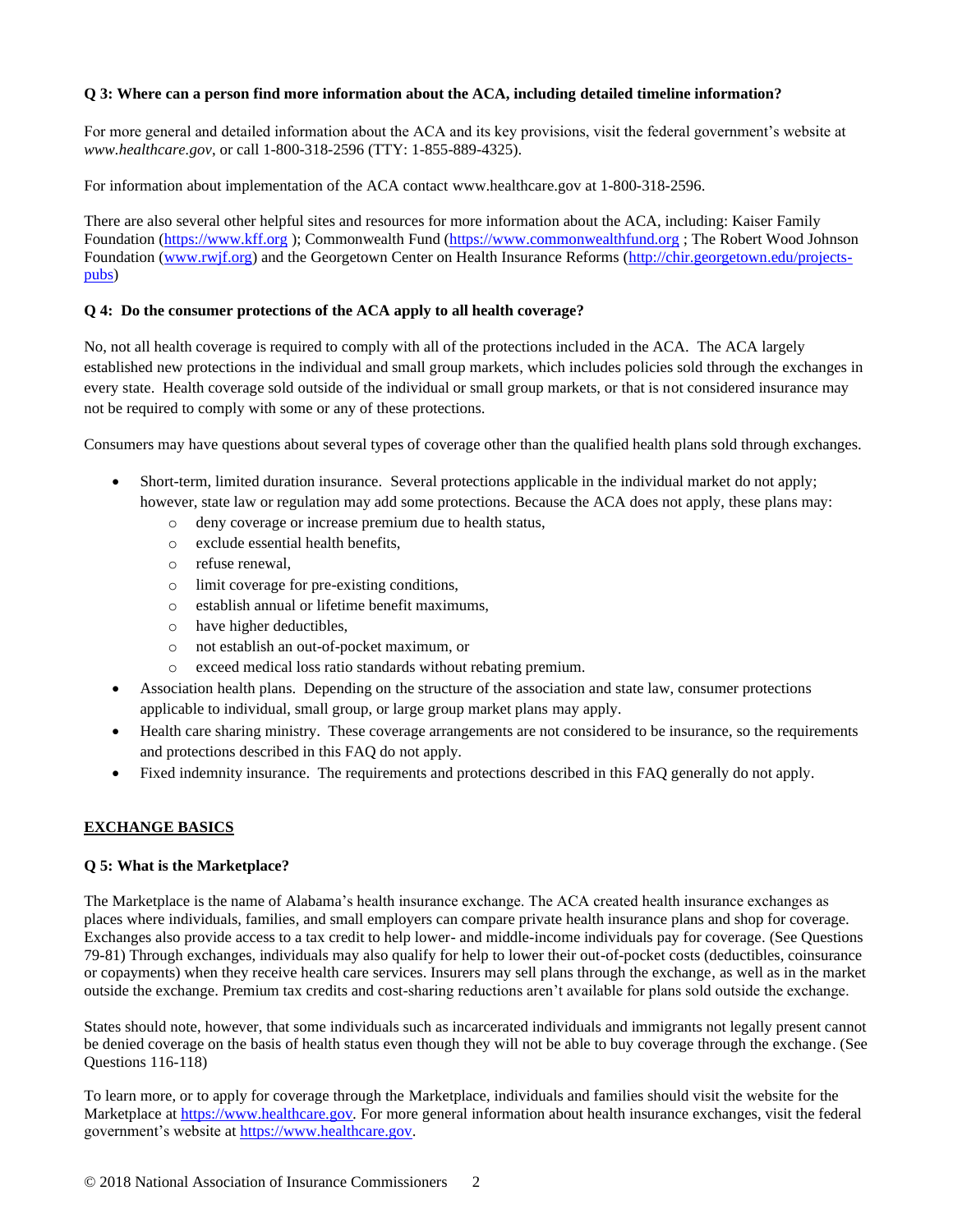# **Q 6: Are there different types of health insurance exchanges?**

While the basic features of exchanges are the same in all of the states, the ACA allows for differences in *who* operates them. Some exchange operation options include the federal government operating the exchange, the state operating the exchange, and a partnership between the federal and state governments working together to operate the exchange. Please contact the Alabama Department of Insurance, Rates and Forms Division at 334-241-4174 or visit [www.ALDOI.gov](http://www.aldoi.gov/) to learn how our state's exchange is operated.

## **Q 7: If consumers live in one state but work in another, to which state's exchange should they apply?**

Consumers who don't have access to coverage through their employer (or their spouse's employer) should apply for coverage in the state where they live.

## **Q 8: Who can buy a plan through the Marketplace?**

In Alabama, any individual or family who wants may buy coverage through the Marketplace. The only people who can't are those who are not lawfully present in the U.S. (see Questions 116-118), incarcerated individuals (other than pending disposition of charges) (see Question 118), and generally, people on Medicare (see Question 88).

Small employers (employers with fewer than 50 employees) may buy health insurance for their employees through the Marketplace. (For more information about the Marketplace, see Questions 40-44, 46-50, and 69-72).

#### **Q 9: When are consumers able to enroll in plans through the Marketplace?**

Consumers may enroll during the annual open enrollment period or when they qualify for a special enrollment period. In Alabama, open enrollment in Marketplace for 2022 coverage for individuals and families begins Nov.1, 2021 and continues through Jan.15, 2022.

Coverage effective dates depend on the date of enrollment and are contingent on consumers paying the first month's premium directly to the insurance company. Enrollment during Open Enrollment becomes effective on February 1, 2022. Enrollment during a special enrollment period will be effective on either the first day of the following month–if a consumer enrolls by the 15<sup>th</sup> of the month–or the first day of the second following month, if a consumer enrolls after the 15<sup>th</sup> of the month.

During open enrollment, consumers may change plans, change insurance companies, or stay with the plan they have, if it's still available. Current enrollees will also receive a new eligibility determination to determine if they will receive more or less financial help in the form of premium tax credits or cost-sharing reductions. If a consumer does not actively select a new plan and is eligible for auto-renewal, he or she will be automatically re-enrolled into the closest comparable plan for 2022. So, if a consumer wants to make changes to their coverage effective on Feb 1, he or she must choose a plan by Jan.15, 2022.

## **Q 10: What if a consumer wants to enroll or change plans outside of the open enrollment period?**

Consumers may be eligible to enroll in coverage at times other than during the open enrollment period. There are special enrollment periods (SEPs) for individuals or families if they experience certain events. Some examples of events that trigger an SEP include: 1) loss of minimum essential coverage for an individual or their dependent; 2) gaining or becoming a dependent (such as marriage or the birth/adoption of a baby); and 3) being enrolled in a plan through the exchange without tax credits and then becoming newly eligible for tax credits. (See Question 80.) The federal website <https://www.healthcare.gov/coverage-outside-open-enrollment/special-enrollment-period/> lists possible options for consumers to obtain coverage outside an open enrollment period. Consumers generally have 60 days from the date of the event that triggered an SEP to enroll in coverage. Additional information on SEP rules is available at [http://www.healthreformbeyondthebasics.org/wp-content/uploads/2015/06/SEP-Reference-Chart.pdf.](http://www.healthreformbeyondthebasics.org/wp-content/uploads/2015/06/SEP-Reference-Chart.pdf)

Consumers can apply for coverage through the Marketplace at any time during the year, regardless of whether it's an enrollment period. The Marketplace will process the application and tell the consumer whether or not he or she can enroll or must wait until an enrollment period. Contact the Marketplace at [https://www.healthcare.gov](https://www.healthcare.gov/) or 1-800-318-2596 for information about whether a consumer might be eligible to enroll in coverage through the Marketplace during an SEP. People who are eligible for Medicaid and the Children's Health Insurance Program (CHIP) can apply and enroll through the Alabama Medicaid Agency at 1-334-242-5000, at any time.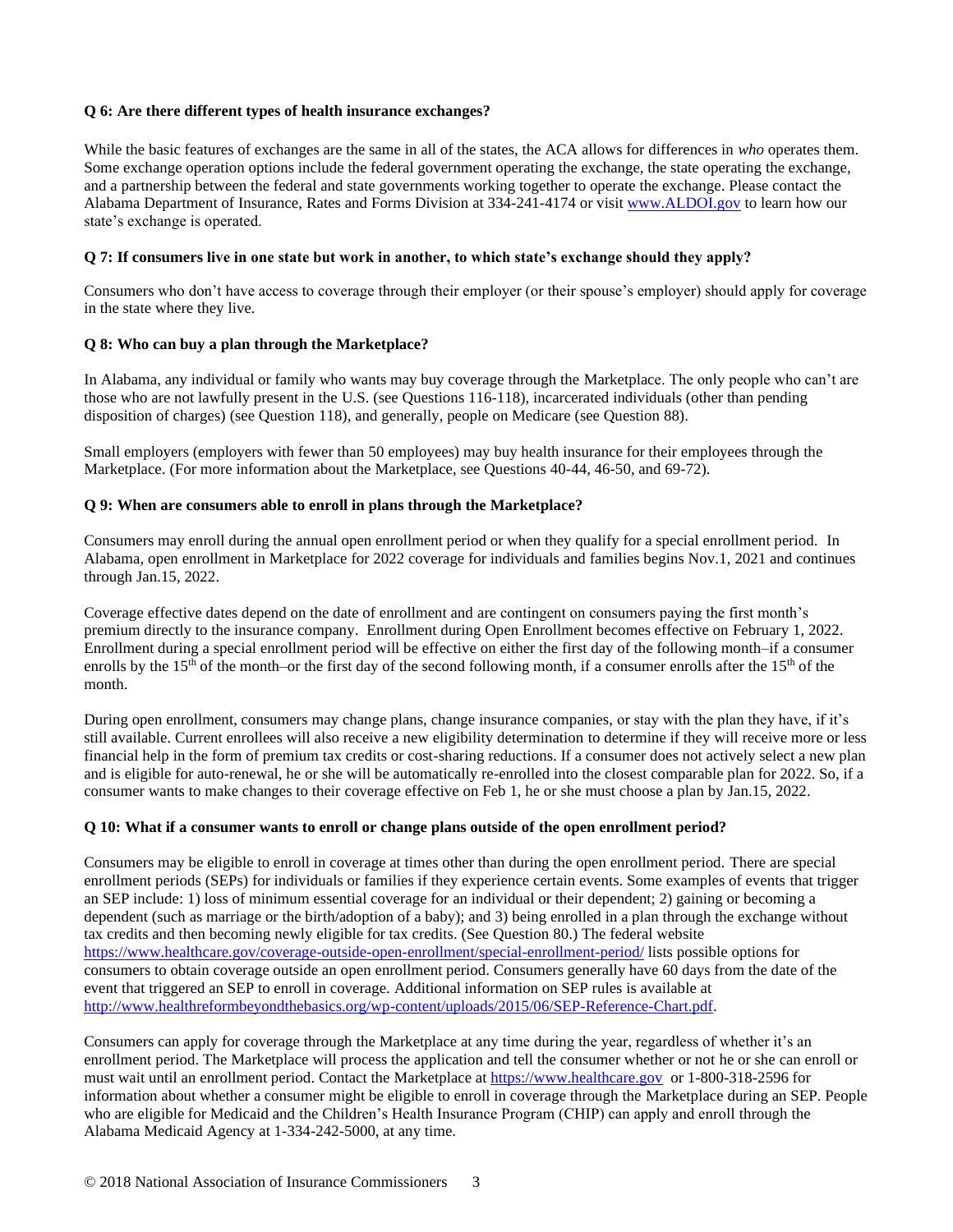# **Q 11: How can a consumer prepare to enroll in a plan through the Marketplace?**

The federal website [https://www.healthcare.gov](https://www.healthcare.gov/) has suggestions for things consumers should be thinking about to prepare to enroll in a plan through the exchange. The Alabama Department of Insurance website at [www.aldoi.gov](http://www.aldoi.gov/) has helpful information for consumers who are thinking about enrolling in a plan through the Marketplace. Consumers can also make an appointment with a navigator, certified application counselor, insurance agent or broker, or other assister to help prepare for enrollment and compare plans. To find those that can assist consumers, go to Find Local Help at: [https://localhelp.healthcare.gov](https://localhelp.healthcare.gov/)

Consumers can start gathering basic information about household income, such as their most recent tax return if they filed one, or other income information. A full list of required documents is available at [https://marketplace.cms.gov/outreach-and](https://marketplace.cms.gov/outreach-and-education/marketplace-application-checklist.pdf)[education/marketplace-application-checklist.pdf](https://marketplace.cms.gov/outreach-and-education/marketplace-application-checklist.pdf) Many people will qualify for financial help to make insurance affordable, and consumers will need income information to find out how much help they are eligible for. Consumers can find more information about how to save money on coverage at [https://www.healthcare.gov](https://www.healthcare.gov/) .

# **SHOPPING FOR HEALTH INSURANCE: WHAT IS COVERED?**

## **Q 12: What types of plans are available through the Marketplace?**

Health plans sold through the Marketplace are required to meet comprehensive standards for items and services that must be covered. (See Question 17.) To help consumers compare costs, plans available through the Marketplace are organized in four tiers, or four levels, that estimate the generosity of the plans' coverage:

- **Bronze level** The plan must cover about 60% of expected costs across a standard population. This is the lowest level of coverage.
- **Silver level** The plan must cover about 70% of expected costs across a standard population.
- **Gold level** The plan must cover about 80% of expected costs across a standard population.
- **Platinum level** The plan must cover about 90% of expected costs across a standard population. This is the highest level of coverage.

In addition, catastrophic plans cover the same services, but its coverage will be slightly less generous than the bronze level plans. A catastrophic plan may be a less expensive option for those who are eligible: Only individuals under age 30 and individuals who have a hardship exemption from the individual mandate or cannot afford other coverage are allowed to buy catastrophic plans. If consumers have their plan cancelled and can't afford replacement coverage, they may apply for a hardship exemption and buy a catastrophic plan. Premium tax credits and cost-sharing reductions aren't available for catastrophic plans. Also, catastrophic plans cannot be used with health savings accounts (HSAs).

Stand-alone dental plans are available through the Marketplace. (See Question 24)

## **Q 13: How do the tiers (bronze, silver, gold, and platinum) help consumers compare plans?**

The tiers are a way to categorize plans based on "actuarial value." Plans within each tier have a similar actuarial value, even if they cover different benefits or have different types of cost-sharing. While all plans in a tier must cover EHB (see Question 15), the details of their coverage (such as how many physical therapy visits are covered or which prescription drugs are covered) may be different. Not all plans in the same tier have the same benefits or cost-sharing requirements. Some plans may offer benefits in addition to the EHB.

The metal levels indicate only the level of cost-sharing required by the plan. They do not provide consumers an indication of the plans' provider network size, quality, or any other aspect of coverage.

## **Q 14: What is actuarial value?**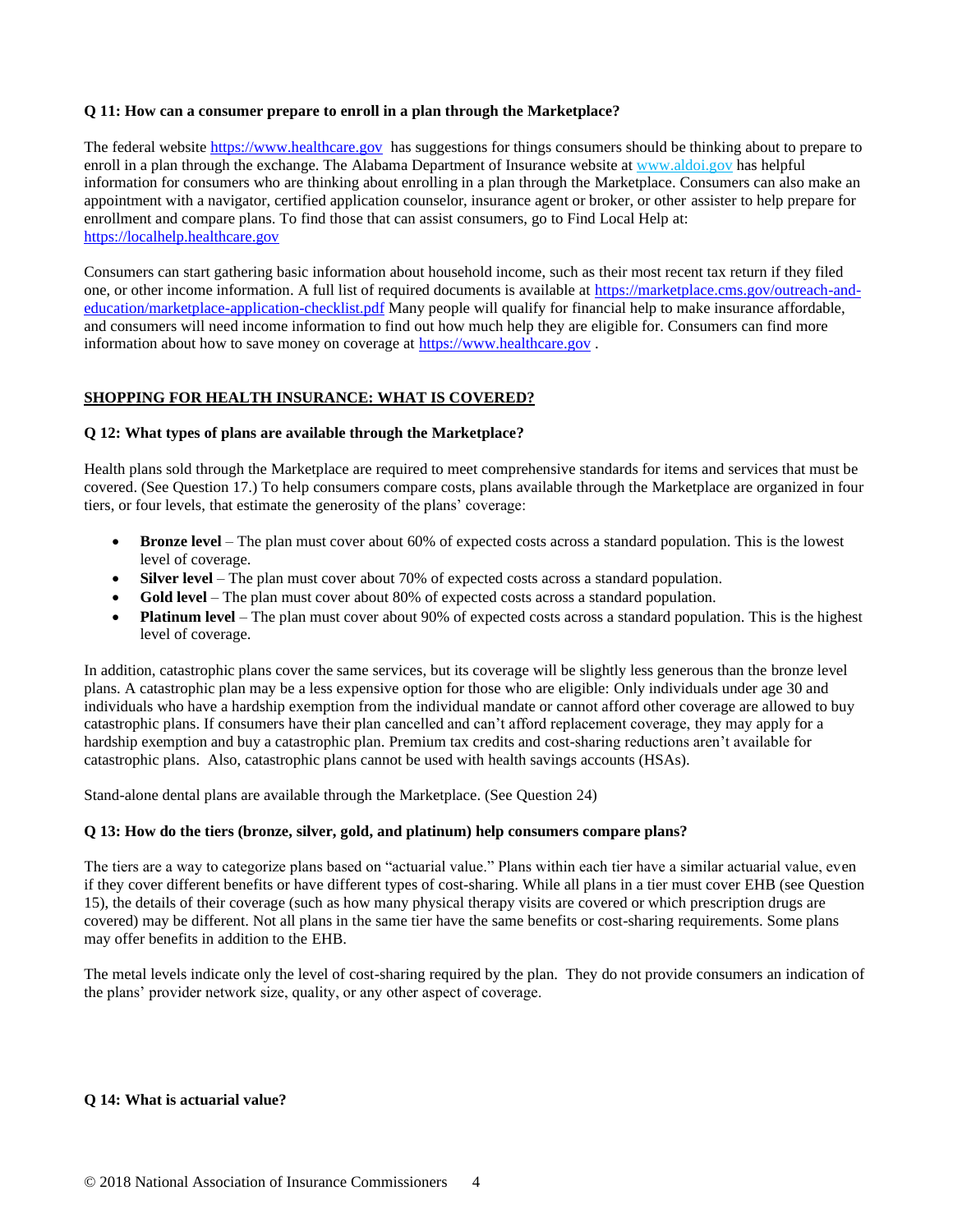Actuarial value represents how much of a standard population's medical spending the health insurance plans in a given metal level would cover. Percentages (60% for bronze, 70% for silver, 80% for gold, and 90% for platinum) represent the approximate actuarial value of plans at each level. A higher percentage means the plan covers more of a standard population's costs (and the population pays less out-of-pocket). A lower percentage means the plan covers less (and the population pays more). The actuarial value calculation focuses mainly on cost-sharing charges so that a bronze plan generally would have higher enrollee cost-sharing amounts compared to a gold plan. There also may be differences in how benefits are covered, such as differences in the prescription drugs that are covered or how many physical therapy visits the plan covers. The law requires all the metal level plans and catastrophic plans to cover a set of EHB.

Actuarial value is calculated for a standard population and doesn't mean that the plan will pay that percentage of any given person's actual costs. For instance, a silver tier plan will pay more than 70% of covered medical expenses for some people and less than 70% for other people.

Actuarial value doesn't give other information about a plan that may be important to a particular person or affect their costs. It doesn't tell you how broad or narrow a plan's provider network is, the quality of the provider network, about the plan's customer service and support, how broad or narrow the drug formulary is, or the premium levels. All of this information is important for consumers to consider when they choose a plan.

See [https://www.healthcare.gov](https://www.healthcare.gov/) for more consumer information about choosing a plan.

#### **Q 15: What services/benefits must plans cover? What are essential health benefits?**

Many plans sold in the individual and small group market, including all of those sold through the Marketplace must cover, at a minimum, a comprehensive set of benefits known as essential health benefits (EHB). These EHB's include the following:

- Ambulatory patient services
- Emergency services
- Hospitalization
- Maternity and newborn care
- Mental health and substance abuse disorder services, including behavioral health treatment
- Prescription drugs
- Rehabilitative and habilitative services and devices
- Laboratory services
- Preventive and wellness services, including chronic disease management
- Pediatric services, including oral and vision care

"Grandfathered," plans in the individual and small group markets aren't required to include EHB. For more information on these plans, see Questions 29.

For more detailed information about essential health benefits in Alabama and other states, visit [https://www.cms.gov](https://www.cms.gov/)

#### **Q 16: What insurance companies will offer coverage through the Marketplace? How can consumers get a list of companies and plans available?**

There are listings of the health plans available through the Marketplace on their website[: https://www.healthcare.gov](https://www.healthcare.gov/) People without access to the Internet can call the customer service line for the Marketplace at 1-800-318-2596, and for the Marketplace at 1-800-318-2596, or get help from an agent, broker, or other type of assister. (See Question 56)

#### **Q 17: How can a consumer find out the details about what a particular plan covers?**

All individual and small group plans offered after Jan. 1, 2014, will cover EHB (see Question 15), except grandfathered plans. (See Questions 29.)

To learn if a specific benefit is covered, and at what level, check a plan's Summary of Benefits and Coverage (SBC). An SBC is a uniform document that includes details about what a plan does and doesn't cover. It also includes information about what kinds of costs a consumer can expect to pay out-of-pocket, such as copayments, coinsurance, and deductibles. An insurance company must provide an SBC for all health plans except for short term and limited benefit plans. It gives information in the same way for every plan to make it easier to compare plans. The SBC forms are available on the federal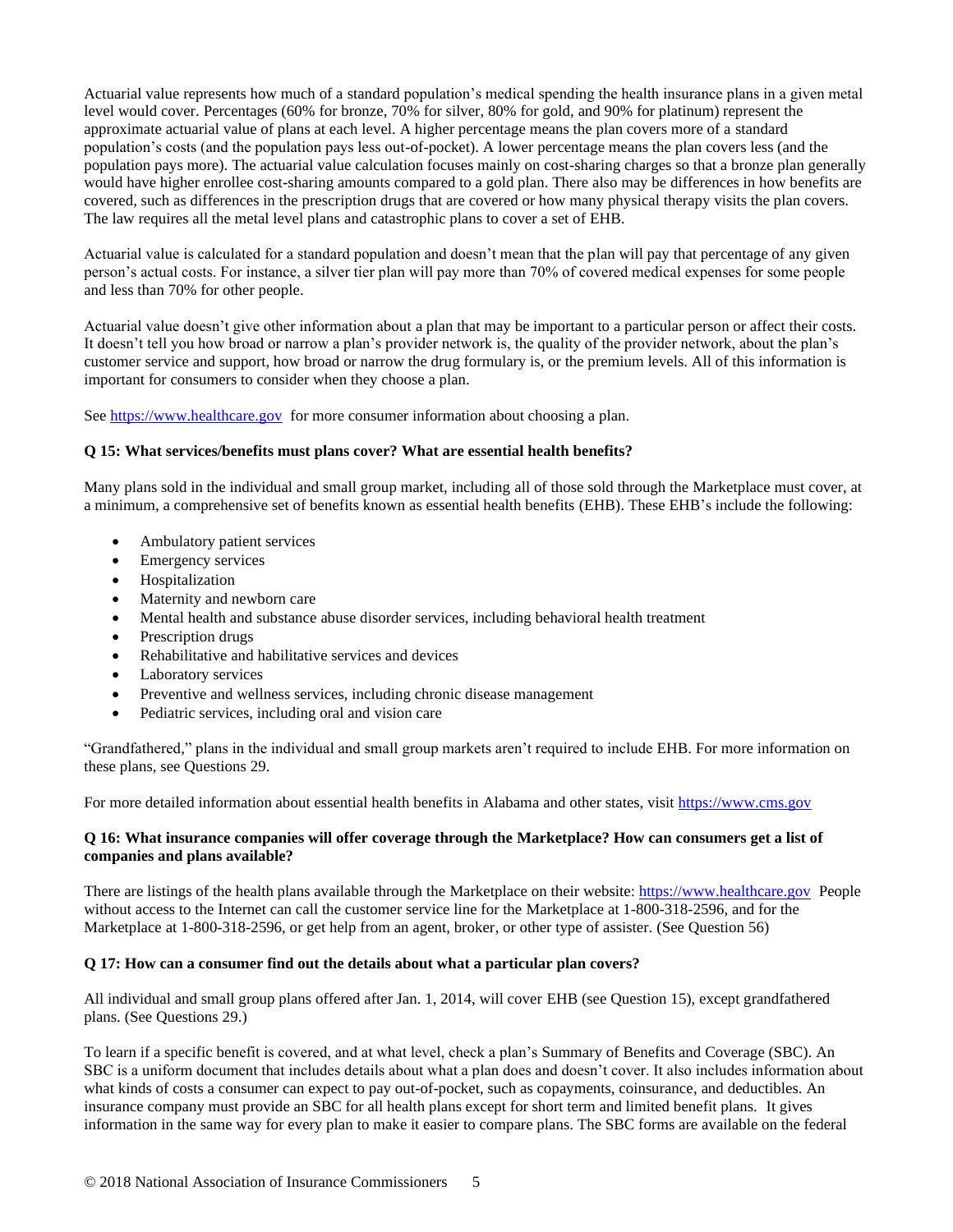government's website at [www.healthcare.gov](http://www.healthcare.gov/) , the Marketplace website at [www.healthcare.gov](http://www.healthcare.gov/) , the insurance company's website, or from an agent or broker for plans offered in the market outside the exchange.

It should be noted that the SBC provides a summary of the benefits. More detailed information is available through the insurer or an insurance agent or broker, and each SBC must include a link to a copy of the actual individual coverage policy or group certificate of coverage that will provide more detailed information.

The Marketplace website at [www.healthcare.gov](http://www.healthcare.gov/) includes information about what each plan covers and links to the insurer's plan brochures.

Consumers can read more about the SBC here: [www.cms.gov](https://www.cms.gov/CCIIO/Resources/Fact-Sheets-and-FAQs/IndexSummaryBenefitsCoverage) .

#### **Q 18: How can consumers compare benefits and understand what a plan covers?**

In addition to getting an SBC (see Question 17-19), consumers can get information about the health plan options available in their state online at the Marketplace website at [www.healthcare.gov,](file:///C:/Users/Yada.Horace/AppData/Local/Temp/www.healthcare.gov) through the Marketplace's toll-free telephone number, or from agents, brokers, navigators or consumer assisters. To find those that can assist you in your area, you can go to "Find Local Help" at [https://localhelp.healthcare.gov](https://localhelp.healthcare.gov/)

#### **Q 19: How can consumers see and compare premiums for plans?**

The Marketplace is set up to let consumers compare policies on the basis of premiums, provider network, actuarial value, and other factors. In addition to premium costs, consumers should look at all the benefits and cost-sharing provisions when choosing a plan because plans with the lowest premium often have the highest out-of-pocket costs.

Consumers can get information to compare premiums from the Marketplace website at [www.healthcare.gov](http://www.healthcare.gov/) or call center at 1-800-318-2596. Also, navigators, certified application counselors, insurance agents or brokers, or other assisters should be able to help consumers compare plans.

#### **Q 20: Can a person or a health insurance issuer take benefits out of a plan? What if a consumer doesn't need all of the benefits in a plan?**

No. Neither consumers nor health insurance issuers can take benefits out of a plan. At a minimum, every health plan on the Marketplace must provide coverage for all of the essential health benefits the ACA requires. (See Question 15) Even though a person may not need every benefit in a plan, plans must cover all of the essential benefits to share risk across a broad pool of consumers and be sure all benefits are available for everyone. This also helps to protect people from risks they can't always predict across their lifetimes.

There may be short-term plans or limited benefit plans available, but they do not provide the "minimum essential coverage" required to meet the individual mandate.

Consumers who don't have a plan that provides minimum essential coverage may have to pay a penalty when they file their state income taxes. The federal penalty was reduced to \$0 starting with tax year 2019. (See Question 55)

#### **Q 21: Can consumers' health conditions affect what coverage they are able to get?**

No. Under the ACA, health insurance companies no longer can leave coverage out of a plan based on a person's health condition, a practice that used to be known as a "pre-existing condition exclusion." Nor can they charge a higher premium because of a person's health condition. These protections apply whether a person buys an individual market plan through the exchange or outside the exchange; it does not apply to short term or limited benefit plans.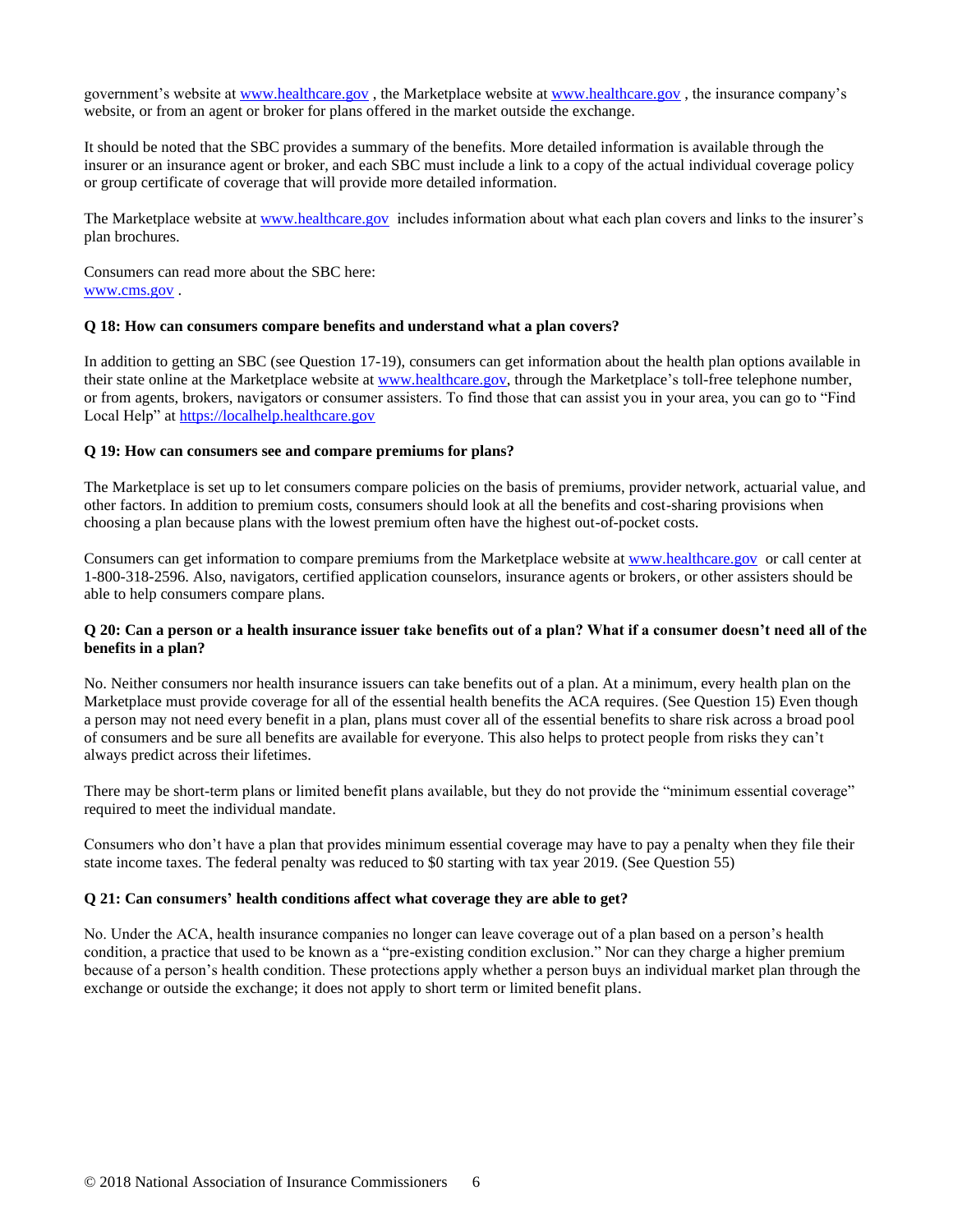## **Q 22: Can an insurance company charge tobacco users more than non-tobacco users?**

Under the ACA, health insurance companies in the individual and small group markets can charge consumers who use tobacco products a higher premium. This does not apply to coverage that is not considered individual coverage, including short-term plans.

## **Q 23: What are preventive benefits and how are they covered?**

Preventive benefits are designed to keep people healthy by providing screening for early detection of certain health conditions or to help prevent illnesses. The ACA requires that individual market and non-grandfathered group health plans cover many preventive services with no out-of-pocket costs (meaning no deductibles, co-payments and coinsurance) for all new plans sold after Sept. 23, 2010. Some of these covered preventive services are:

- Colorectal cancer screenings, including polyp removal for individuals over age 50
- Immunizations and vaccines for adults and children
- Counseling to help adults stop smoking
- Well-woman check-ups, as well as mammograms and cervical cancer screenings
- Well-baby and well-child exams for children

Unless an insurer doesn't have an in-network provider to do a particular preventive service, plans can charge for these preventive services when done by an out-of-network provider.

For more detailed information about covered preventive services, visit the federal government's website at https://www.healthcare.gov

#### **Q 24: Are dental or vision benefits available through the Marketplace?**

The ACA requires plans sold through the Marketplace to include vision coverage for children, so children's vision benefits are included in plans through the Marketplace. Dental benefits are treated differently. The ACA lets insurance companies offer health plans through the Marketplace that don't include children's dental benefits as long as the Marketplace offers a stand-alone dental plan that includes a pediatric dental benefit.

Plans aren't required to include dental or vision coverage for adults, but a plan can choose to include these benefits as part of its coverage. Check a plan's SBC to learn if the plan includes dental or vision coverage for adults.

Some insurance companies may offer stand-alone dental plans through the Marketplace. Check the Marketplace website at [www.healthcare.gov](http://www.healthcare.gov/) for more information.

Check the federal website at [www.healthcare.gov](http://www.healthcare.gov/) for more information about dental benefits.

#### **Q 25: How does a consumer find out what drugs a plan covers?**

Health insurers keep lists of which drugs are covered and which are covered at the lowest cost for each of their plans. These lists are called formularies. Drug cost-sharing is often "tiered"—that is, consumers pay less for a generic drug, more for a brand name drug and sometimes even more for a non-preferred brand name drug. Consumers should review the formularies in any plan they are considering to be sure the plan meets their prescription drug needs and to know what cost- sharing is required for any given drug. For plans that use formularies, the SBC includes an Internet address to obtain information about the plan's drug coverage. Consumers also can call health insurers for information.

Formulary information is also available on the Marketplace website. If a consumer enrolls in coverage and needs access to a drug not on the plan's formulary, the enrollee may be able to use the drug exceptions process to request and gain access to the needed drug.

#### **Q 26: What are out-of-network services, and do consumers have any coverage for them?**

Services are considered out-of-network if they're from a doctor, hospital, or other provider that doesn't have a contractual relationship with a particular health plan. Not all plans cover out-of-network services, but when they do, a consumer's share of the cost is usually a lot higher than for an in-network service. See Question 23 regarding preventive services and Question 28 regarding emergency services. Consumers should find out whether a provider is in-network before they receive services.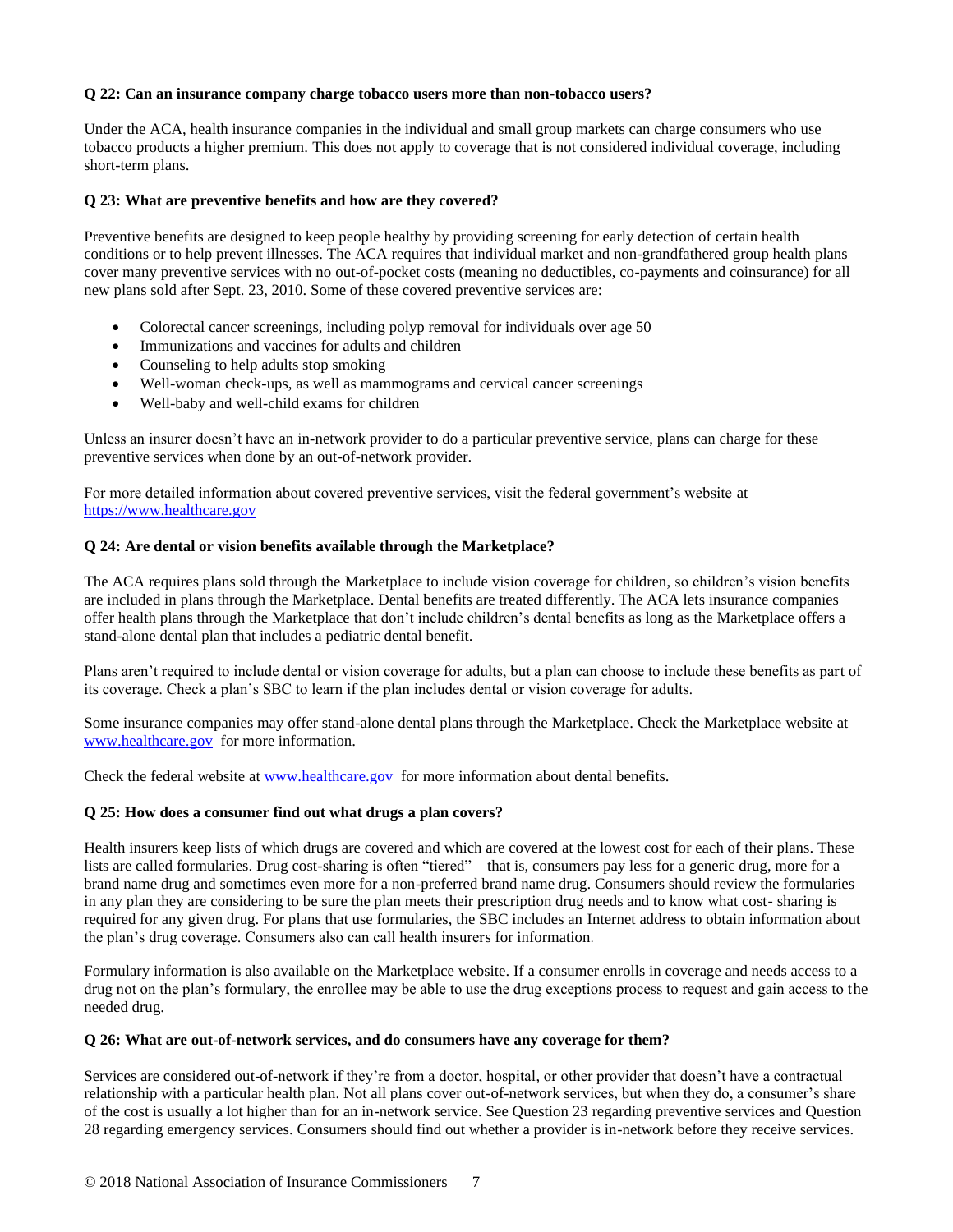Consumers also should find out if their regular or desired health care providers are in-network before they buy a plan. Additionally, different plans offered by the same insurer may have different provider networks, so consumers should be careful to look at the network for their specific plan.

Though the ACA limits how much money a person is required to spend each year on his or her family's health care, health insurers are permitted, although not required by federal law, to count the cost of out-of-network services toward these limits.

A plan's SBC or Summary of Benefits and Coverages will include information about coverage for out-of-network services and an Internet address to see the plan's provider network.

#### **Q 27: How do consumers determine if their doctor or dentist is in the network?**

The Marketplace website (a[t www.healthcare.gov](http://www.healthcare.gov/) ) lets consumers look up whether their doctor is in the plan network. For plans with a provider network, the SBC includes an Internet address to get a list of network providers. Because plan networks may change regularly, consumers also should check with the doctor or dentist before they schedule an appointment to learn if the provider is still in the plan's network.

#### **Q 28: Do consumers have access to emergency care out-of-network?**

Yes. The ACA requires many health plans that provide benefits for emergency services to cover them regardless of whether the provider is in or out of the network. Under the ACA, health plans aren't allowed to charge a higher copayment or coinsurance for out-of-network services received in an emergency. In addition, Alabama prohibits balance billing for emergency care received out-of-network, meaning only in-network rates will apply for all emergency care.

For more information about Alabama's rules on balance billing, please contact the Alabama Department of Insurance, Consumer Services Division at 334-241-4141. Under federal law, to limit amounts of balance billing for out-of-network emergency services, insurers must calculate amounts they pay for such services in such a way that yields the highest payment of the following three amounts:

(A) The amount negotiated with in-network providers for the emergency service furnished, excluding any in-network copayment or coinsurance imposed with respect to the participant, beneficiary, or enrollee

(B) The amount for the emergency service calculated using the same method the plan generally uses to determine payments for out-of-network services (such as the usual, customary, and reasonable amount), excluding any in-network copayment or coinsurance imposed with respect to the participant, beneficiary, or enrollee.

(C) The amount that would be paid under Medicare Parts A or B for the emergency service, excluding any in-network copayment or coinsurance imposed with respect to the participant, beneficiary, or enrollee.

## **Q 29: What is a "grandfathered" health plan?**

A grandfathered health plan is a plan that has existed continuously since before March 23, 2010, and that has not made certain significant changes in the plan. Grandfathered plans aren't subject to many of the ACA requirements, such as the requirement that plans cover EHB (see Question 15), but they are considered to provide minimum essential coverage under the ACA. (See Question 54)

Grandfathered plans that make certain changes, such as major increases in their cost-sharing (such as coinsurance, deductibles, copayments) or eliminating benefits to diagnose or treat a particular condition, may lose grandfathered status and then would have to follow the applicable ACA requirements. Employer-sponsored plans that significantly increase the employee share of the premium also could lose grandfathered status.

In the individual market, a consumer cannot enroll in a grandfathered plan with a new enrollment. However, consumers who are already enrolled in an individual market plan as of March 23, 2010, can renew their coverage in that grandfathered plan.

A plan must indicate in the plan materials if it's a grandfathered plan. Also, consumers can check with their insurance company or employer to determine if their plan is grandfathered.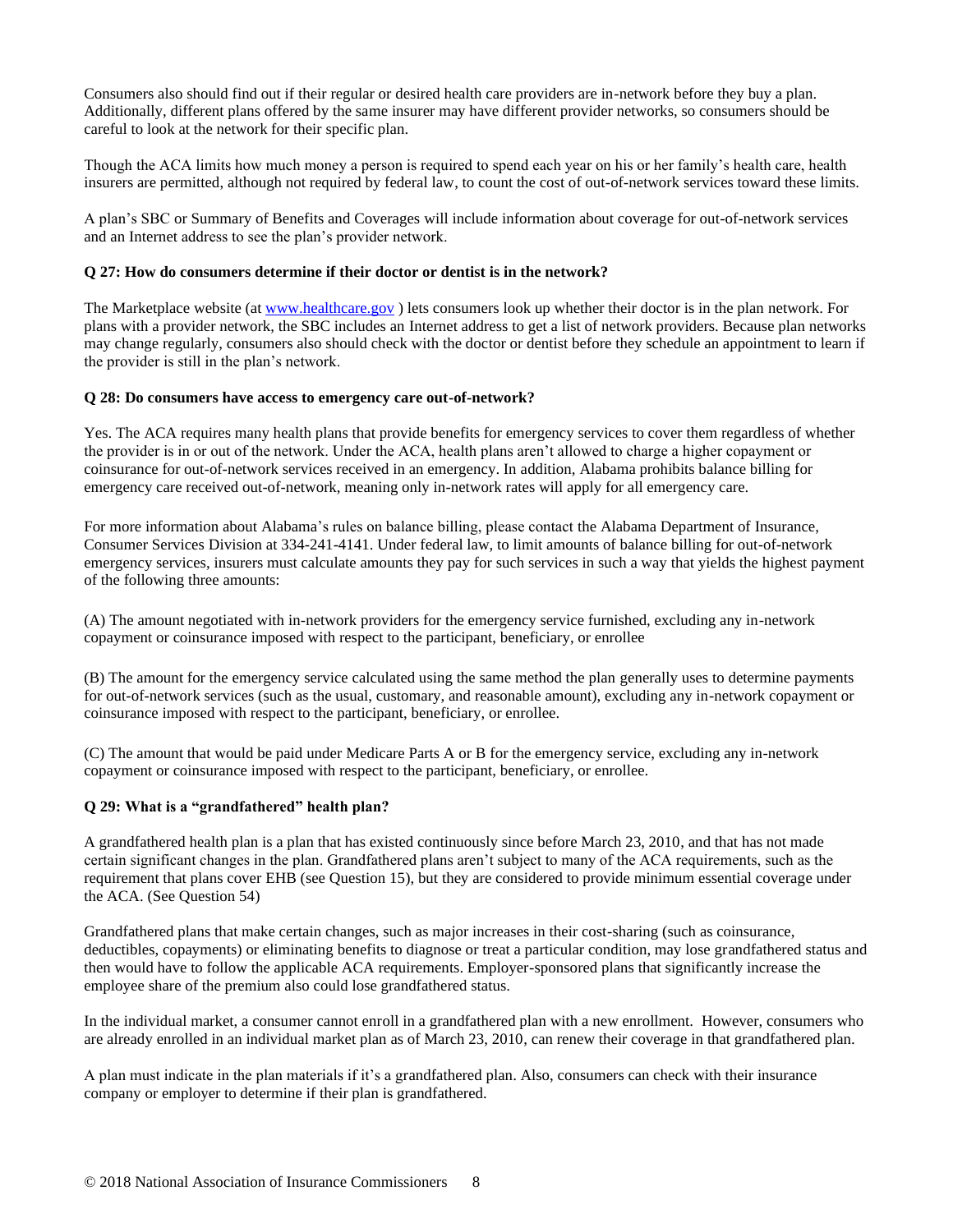## **EMPLOYER-SPONSORED COVERAGE**

#### **Q 30: Is employer-based coverage required to cover dependents (spouses and children)?**

Under the ACA, if an employer with 50 or more employees doesn't offer coverage that meets minimum standards to employees and their dependents and employees access premium tax credits through the exchange, the employer may have to pay a tax penalty. (See Questions 51) However, for purposes of this penalty, the IRS has interpreted the phrase "and their dependents" to mean children under age 26 but not spouses. For more information, see [https://www.irs.gov](https://www.irs.gov/) *.* Small employers with fewer than 50 employees that don't offer coverage to employees or their dependents are not subject to any tax penalties but may qualify for a tax credit if they choose to do so. (See Question 52)

Also, if employer-based coverage includes children, the ACA requires the employer to let children up to age 26 stay on their parents' policy. Adult children up to age 26 can stay on their parents' policy whether or not they live in their parents' home, are married, or the parents no longer claim them as a dependent on their tax return. The employee can be required to pay for this coverage, however.

#### **Q 31: What can a consumer do when employer-based health coverage ends?**

Under the Consolidated Omnibus Budget Reconciliation Act (COBRA), a federal health law since 1986, when employees and their dependents lose employer-based coverage, they are still eligible to stay on their employer's group health plan, even though that coverage would otherwise end. COBRA doesn't apply to employers with fewer than 20 employees.

However, COBRA coverage can be expensive because the former employer isn't required to pay any part of the premium. Those who have lost employer-based health coverage may be eligible to access advance premium tax credits to buy a more affordable individual or family policy through the Marketplace (see Question 80-81) even if the loss of coverage occurs outside of the open enrollment period. Consumers enrolled in COBRA cannot qualify for advance premium tax credits. Dropping COBRA coverage outside of an open enrollment period will not qualify as a special enrollment opportunity.

#### **Q 32: Must a consumer exhaust all available COBRA coverage before buying coverage through the exchange with subsidies?**

No. COBRA allows group health plan participants and beneficiaries to continue coverage under their group health plan for a limited period of time after certain events cause a loss of coverage, such as voluntary or involuntary job loss, reduction in the number of hours worked, transition between jobs, death, and divorce. If an individual loses eligibility for minimum essential coverage, including employment-based coverage, he or she will be eligible for a special enrollment period (SEP) during which he or she can buy coverage on the Marketplace or in the individual market outside of it. At this time, the individual may also apply for advance premium tax credits and cost-sharing reductions through the Marketplace to see if he or she is eligible to receive them. However, if an individual has already enrolled in COBRA coverage, he or she must wait until the next open enrollment period or until that COBRA coverage has been exhausted before enrolling in an individual market plan.

## **Q 33: If a consumer has access to employer-based coverage, can an employer make the consumer wait before becoming eligible for benefits?**

Yes. Employers may require a waiting period before individuals become eligible for benefits. Under the ACA, this waiting period can't be longer than 90 days. Employers also may impose an additional one-month orientation period before the waiting period begins. For more information, consumers should contact their employer's human resources department.

## **Q 34: Can a consumer with access to employer-based coverage get a tax credit to buy a plan through the Marketplace?**

A consumer who has access to employer-based coverage is free to buy a plan through the Marketplace, but tax credits to buy the coverage are available only if the employer's plan isn't affordable or doesn't provide minimum value. (See Question 81.) If a consumer has access to employer-sponsored coverage that is affordable and provides minimum value, the consumer will not be able to get tax credits and cost-sharing reductions.

Coverage isn't affordable if the cost of employee-only coverage under the lowest cost employer plan is more than 9.86% of the employee's annual household income in 2020. The plan doesn't provide minimum value if it pays for less than 60% of medical costs that the plan covers, or if it fails to provide substantial coverage of inpatient hospital or physician services. The HHS and IRS have developed a minimum value calculator at www.irs.gov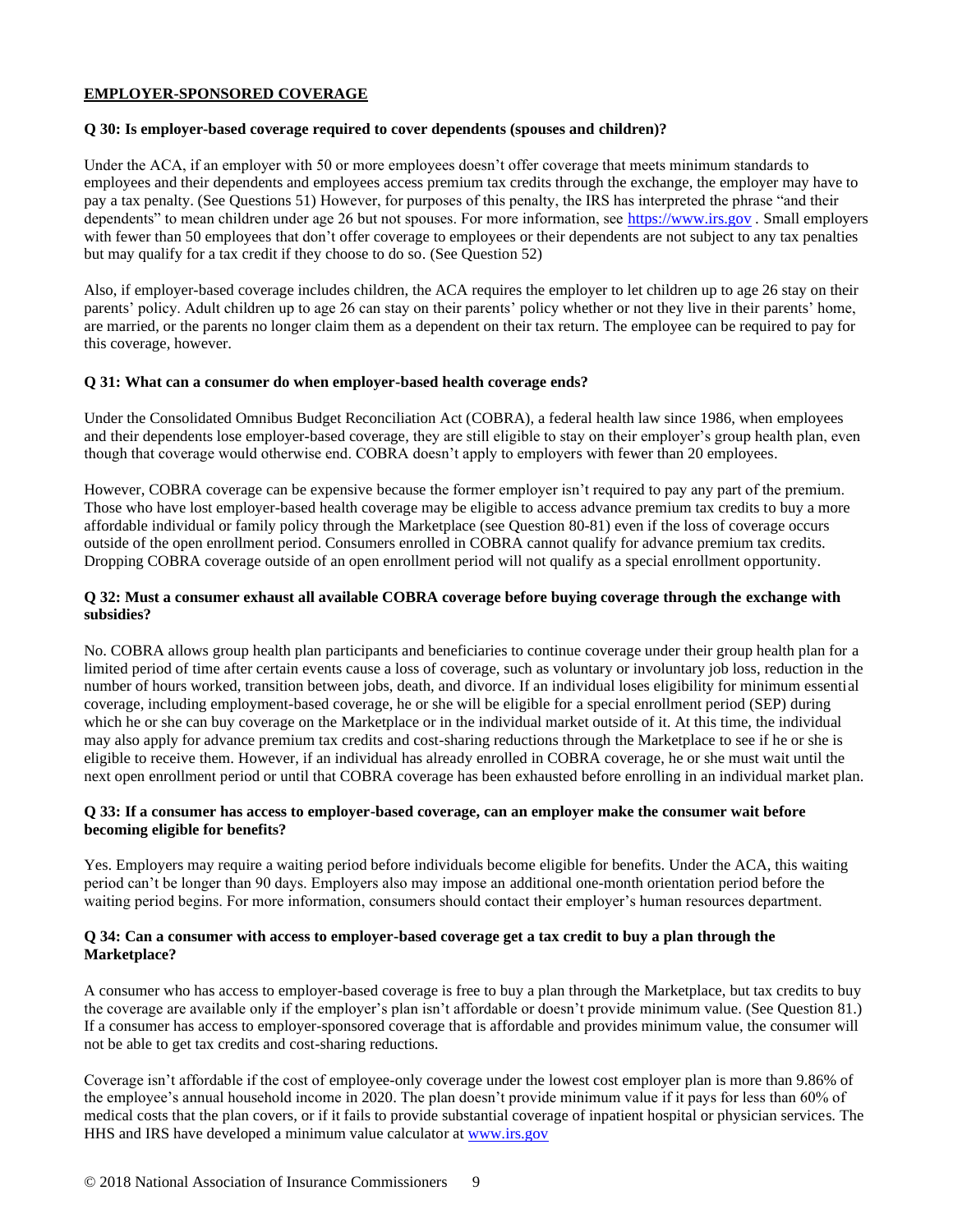Consumers can find out if an employer plan meets minimum value by looking at the SBC or by requesting that the employer fill out an Employer Coverage Tool. This form provides information that will help the consumer answer application questions correctly at the Marketplace. The Employer Coverage Tool can be found at [https://www.healthcare.gov](https://www.healthcare.gov/).

There's more information on the Marketplace's website and on these IRS websites: [www.irs.gov](http://www.irs.gov/)

## **Q 35: If a consumer is offered employer-based coverage that would cover a spouse or dependents, can that consumer's spouse or children get a tax credit to buy coverage through the exchange?**

It depends on whether the employer-based coverage is affordable and meets minimum value. If the premiums for employeeonly coverage in the lowest cost plan are less than 9.86% of household income and the coverage provides minimum value, then no one in the family who is eligible for the plan is eligible for premium tax credits. This may be the case even when it would be unaffordable for a spouse or children to enroll in the plan, based on the cost of family coverage. Depending on state eligibility rules, the children may be eligible for Medicaid or CHIP coverage. (See Question 78) Contact the Marketplace to learn more.

## **Q 36: If a consumer is offered a qualified small employer health reimbursement arrangement (QSEHRA), can that consumer get a tax credit to buy coverage through the exchange?**

It depends on the amount of the QSEHRA offered by the employer. Federal law allows small employers to provide their employees with tax-free payments that the employees may use to purchase health coverage. Such arrangements are known as qualified small employer health reimbursement arrangements, or QSEHRAs. If the employer offers enough money through a QSEHRA to make an exchange plan affordable for an employee, the employee is not eligible for a premium tax credit. If the size of the QSEHRA does not make coverage affordable, the employee may still receive a premium tax credit. However, the amount of the tax credit is reduced by the amount of the QSEHRA.

The Marketplace may not take a consumer's QSEHRA into account when calculating how much premium tax credit the consumer is eligible for. In that case, the consumer may want to apply less than the full amount of the credit they are awarded when paying for their premiums every month. This can help avoid the need to pay back some of the credit when the consumer files his or her federal income tax return.

## **Q 37: What is the Marketplace?**

Under the ACA, states or the federal government may create Small Business Health Options Program (SHOP) exchanges, where small employers who want to offer coverage to their employees can shop for plans. Currently, Alabama has no SHOP exchange available to accommodate small business owners.

There's more information about the Marketplace a[t http://healthcare.gov](http://healthcare.gov/) *.* There are resources for information about small employer issues and the ACA on the following websites:

## [http://healthcare.gov](http://healthcare.gov/)

U.S. Department of Labor Patient Protection and Affordable Care Act information [https://www.dol.gov](https://www.dol.gov/)

Affordable Care Act Tax Provisions

[https://www.irs.gov](https://www.irs.gov/)

## **Q 38: Is there a cost to participate in the Marketplace?**

There's no fee for small employers or their employees to enroll in SHOP coverage. Some employers may be eligible for the Small Business Health Care Tax Credit, which can be worth up to 50% of the employer's premium contribution.

## **Q 39: Can insurers charge more (or less) for policies sold through the Marketplace?**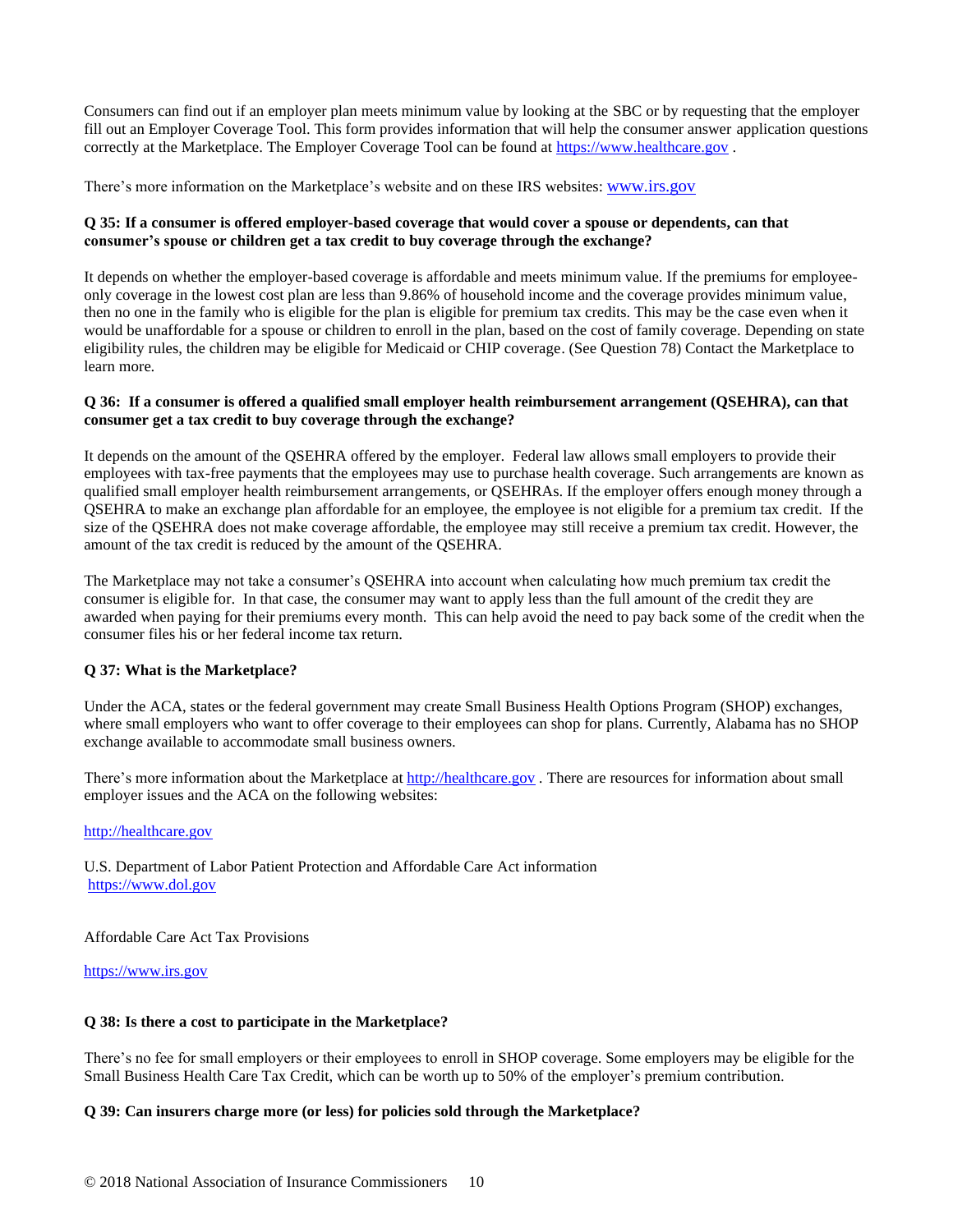No. Insurers must charge the same for similar plans whether they're sold through the Marketplace or in the market outside of the Marketplace.

## **Q 40: What happens if an employer's staff increases to more than 50 employees after the employer bought coverage through the SHOP?**

The small employer still will be eligible to buy health insurance through the Marketplace because the employer had 1-50 employees at the time they first bought coverage through the Marketplace.

## **Q 41: How are small employers defined?**

Generally, small employers who are eligible to get coverage in the small group market or in the SHOP are those with 50 or fewer employees, though the definition may vary by state.

## **Q 42: How do employers with full-time and part-time employees know whether they're required to pay a penalty if they don't offer health insurance to their workers?**

All employers will want to assess whether they'll be considered to have at least 50 full-time equivalent employees. Penalties will be assessed starting Jan. 1, 2016 against employers with at least 50 full-time equivalent employees who 1) do not offer health coverage that meets minimum standards, 2) have an employee who gets coverage through the exchange, and 3) have an employee who gets the premium tax credit. (See Question 52)

Below is a link to the IRS[: https://www.irs.gov/affordable-care-act/employers/employer-shared-responsibility-provisions](https://www.irs.gov/affordable-care-act/employers/employer-shared-responsibility-provisions)

#### **Q 43: Are health insurers required to sell their plans through the federal SHOP exchange?**

It's expected that only some insurers currently offering small group health insurance plans will choose to sell their plans through the Marketplace. If they choose to, they must at least offer one plan in the silver metal tier and one in the gold. (See Question 12.) They may offer plans in the other metal tiers, but they might choose to offer those plans only in the market outside the Marketplace. That's another reason to compare exchange plans with those in the market outside the exchange. It's important for small employers to understand all of their options. Small employers may work with SHOP registered agents or brokers for information about the small group insurance options in their state.

#### **Q 44: Are small employers required to buy a health plan for their employees through the Marketplace?**

No. Small employers may buy health insurance for employees through the Marketplace or in the market outside the exchange. However, to be eligible for the Small Business Health Care Tax Credit (see Question 52), in most cases the coverage must be bought through the SHOP exchange. It will be important for small employers to understand and compare all options available to them. State licensed health insurance agents and brokers, including SHOP registered agents and brokers, are available to help small employers compare options and determine which plan best meets their needs.

More information on the Small Business Health Care Tax Credit [https://www.irs.gov](https://www.irs.gov/)

### **Q 45: Will consumers be better off with individual coverage through the Marketplace rather than small employer coverage?**

Maybe. It depends on many variables, such as the employees' out-of-pocket expenses under the small group plan offered, the consumers' personal circumstances, and the premiums of the plans available through the exchange. Employees, their spouses, and dependents offered coverage through an employer are usually not eligible for premium tax credits, so small employersponsored coverage could cost less than individual coverage through the federal exchange.

Rates are available for plans offered through the Marketplace and for plans in the market outside the Marketplace so employers and employees can compare their options.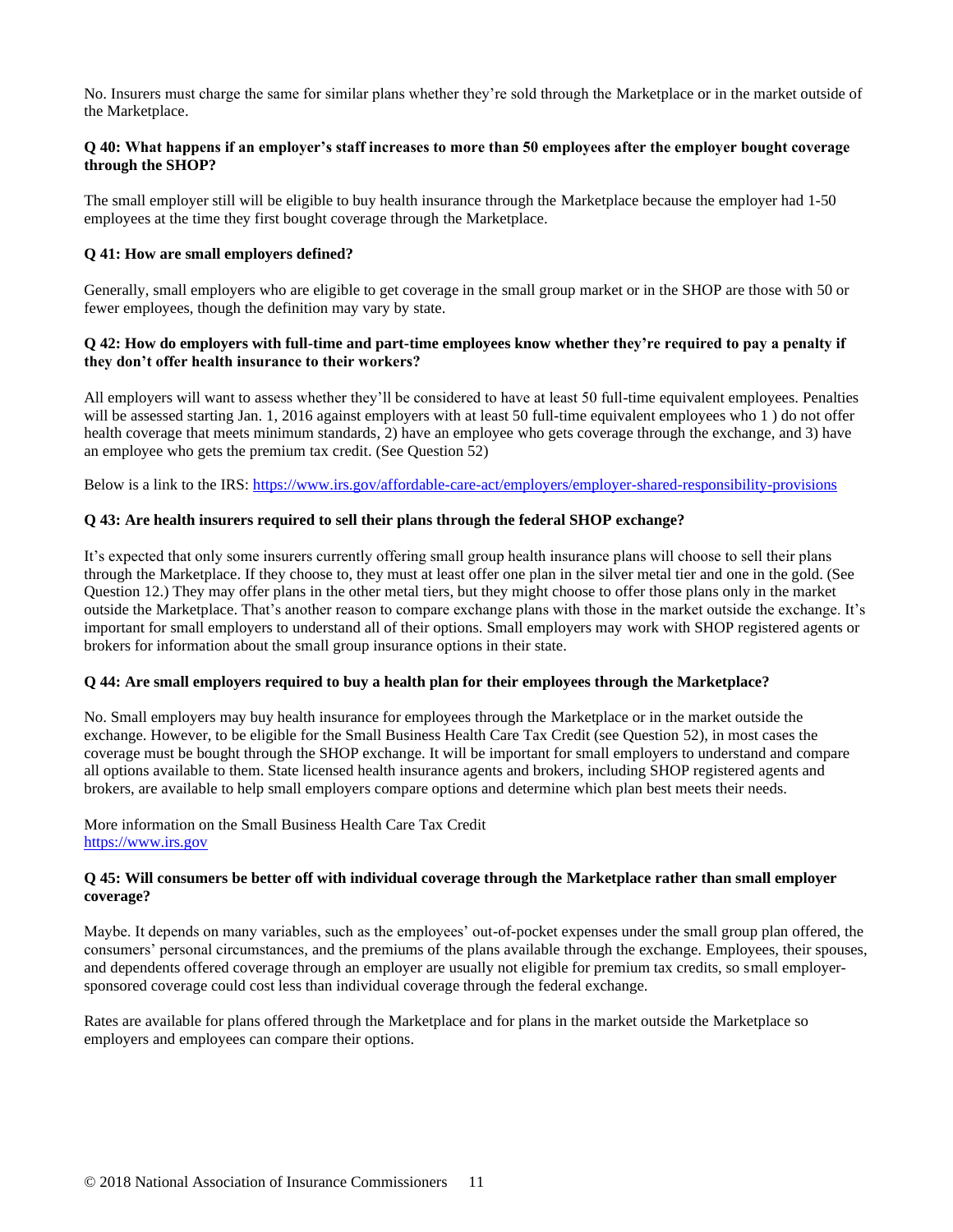## **Q 46: Are there participation rates that insurers can require employers to meet to be eligible to buy small group coverage through the Marketplace or in the market outside the Marketplace?**

As a result of the ACA, insurers offering coverage in the small group market cannot deny coverage to a small employer based on failure to meet minimum participation requirements, provided that the employer seeks coverage during the small group open enrollment period that runs from Nov.15 to Dec.15 each year. Outside of that time period, insurers in the small group market may impose participation requirements through the Marketplace or outside the Marketplace consistent with Alabama law.

## **Q 47: Can small employers who are the sole employees of their business buy small group coverage either through the Marketplace or the outside market?**

Neither federal nor state law lets insurers sell small group health insurance plans to self-employed individuals with no common law employees through the SHOP.

Contact the Marketplace a[t http://healthcare.gov](http://healthcare.gov/) *or* 1-800-318-2596, or a licensed agent or broker for help.

## **Q 48: How does rating work in the small group market?**

Under the ACA, there is adjusted community rating in the small group market. This means that the rates each employer pays for health insurance depends on the claims experience of the insurer's entire small group market in Alabama, rather than the claims experience of that employer's small group.

The ACA offers states the option to combine the individual and small group markets. By combining the markets, risk gets pooled among a larger number of policyholders. A larger risk pool increases rate stability; however, initially premiums for individuals are likely to be lower on average, while premiums for small employers are likely to be higher.

## **Q 49: Do small employers that don't offer health care insurance coverage to their employees, have to pay a tax penalty?**

No. Small employers who want to provide coverage may be eligible for the Small Business Health Care Tax Credit to help make insurance more affordable.

If the employer does offer coverage, however, the coverage must meet the ACA's minimum standards for small group insurance plans, as well as specific requirements that apply to the small group market, such as coverage of EHB and the prohibition on discrimination based on health status.

In Alabama, the Marketplace is a place where small employers who want to offer coverage to their employees can shop. There's more information about the Marketplace a[t http://healthcare.gov](http://healthcare.gov/)

#### **Q 50: Do large employers have to offer health care insurance coverage to their employees? What about seasonal employees?**

Under the ACA, if a large employer doesn't offer affordable coverage that provides minimum value to full-time employees (and their dependents<sup>1</sup>), and an employee gets a premium tax credit, the employer has to pay a penalty. For employer-based coverage to be considered affordable in 2022, the premiums for the plan's employee-only option must be less than 9.86% of his or her 2022 annual household income.

To offer minimum value, the plan must pay at least 60% of the medical costs for services the plan covers and include substantial coverage of inpatient hospital and physician services. The HHS and IRS have developed a minimum value calculator a[t www.cms.gov](http://www.cms.gov/)

 $<sup>1</sup>$  The rules implementing employer shared responsibility provisions have interpreted the phrase "and their dependents" to</sup> mean children under age 26, but not spouses[. http://www.irs.gov.](http://www.irs.gov/)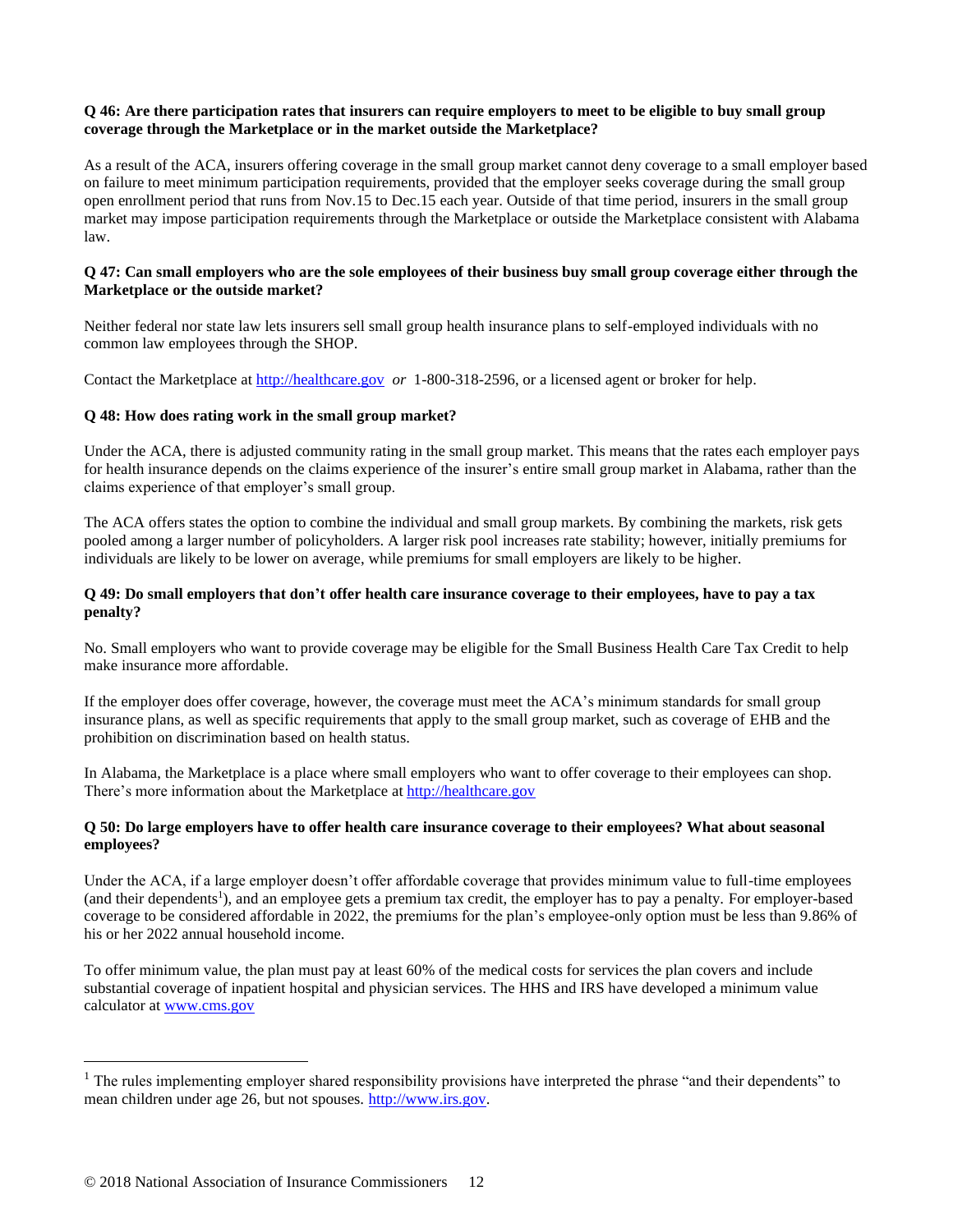Large employers for this purpose are employers with 50 or more full-time employees, including full-time equivalent (FTE) employees. Full-time employees are employees with 30 hours or more of service in a week. The number of FTE employees is determined by adding the number of hours of service in a month for all part-time workers and dividing by 120 hours per month.

Penalties were assessed starting Jan. 1, 2016, against employers with 50 FTE employees not offering health coverage if an employee gets the premium tax credit.

Employers with a large seasonal workforce (such as agricultural workers hired for the harvest season or retail clerks hired for the holiday season) are given leeway under the ACA not to count seasonal employees to decide if they meet the definition of a large employer. If the employer has more than 50 full-time or FTE employees during 120 or fewer days per year, the employer doesn't have to count those employees for those months.

For more information, go to the IRS website at [https://www.irs.gov](https://www.irs.gov/)

This question does not take into account all possible situations. Employers should consult a tax professional for assistance with their particular situation.

## **Q 51: What are the penalties if large employers don't provide coverage?**

Large employers may have to pay a tax penalty if they don't offer affordable coverage that provides minimum value for at least 95% of their full-time employees and their dependents, or all but five full-time employees, whichever is greater, and at least one of their employees gets premium tax credits through the Marketplace. The penalty was imposed starting Jan. 1, 2016, for coverage not offered in 2015.

The penalty for a large employer that doesn't offer coverage to full-time employees and their dependents is \$2,570 (for 2022) multiplied by the number of full-time employees, if at least one full-time employee has received a premium tax credit. The first 30 employees are exempted in the count to calculate the penalty.

Similarly, the penalty for a large employer that offers coverage that isn't affordable or doesn't give minimum value is \$3,860

(for 2022) multiplied by the number of full-time employees who receive premium tax credits.

Medicaid-eligible employees can't get premium tax credits, so employers will not face penalties for employees who receive Medicaid coverage or for employees' children who receive CHIP coverage.

## **Q 52: How do small employers find out if they're eligible for the Small Business Health Care Tax Credit?**

Employers who buy coverage for their employees through the Marketplace may be eligible for the Small Business Health Care Tax Credit. To qualify, the employer must: 1) have fewer than 25 full-time equivalent employees; 2) pay employees an average annual wage that's less than \$50,000; and 3) pay at least half of the insurance premiums.

The tax credit operates on a sliding scale, with a maximum credit of 50% of the employer's share of the premium costs and is only available to small employers buying health insurance through the Marketplace. The tax credit may be worth up to 50% of an employer's contribution toward employees' premium costs (up to 35% for tax-exempt employers).

Contact the Marketplace a[t http://healthcare.gov](http://healthcare.gov/) or 1-800-318-2596 for more information. A competent tax advisor also should be able to advise a small employer. There's more information on the IRS website at [www.irs.gov/uac/Small-Business-](http://www.irs.gov/uac/Small-Business-Health-Care-Tax-Credit-Questions-and-Answers:-Calculating-the-Credit)[Health-Care-Tax-Credit-Questions-and-Answers:-Calculating-the-Credit](http://www.irs.gov/uac/Small-Business-Health-Care-Tax-Credit-Questions-and-Answers:-Calculating-the-Credit).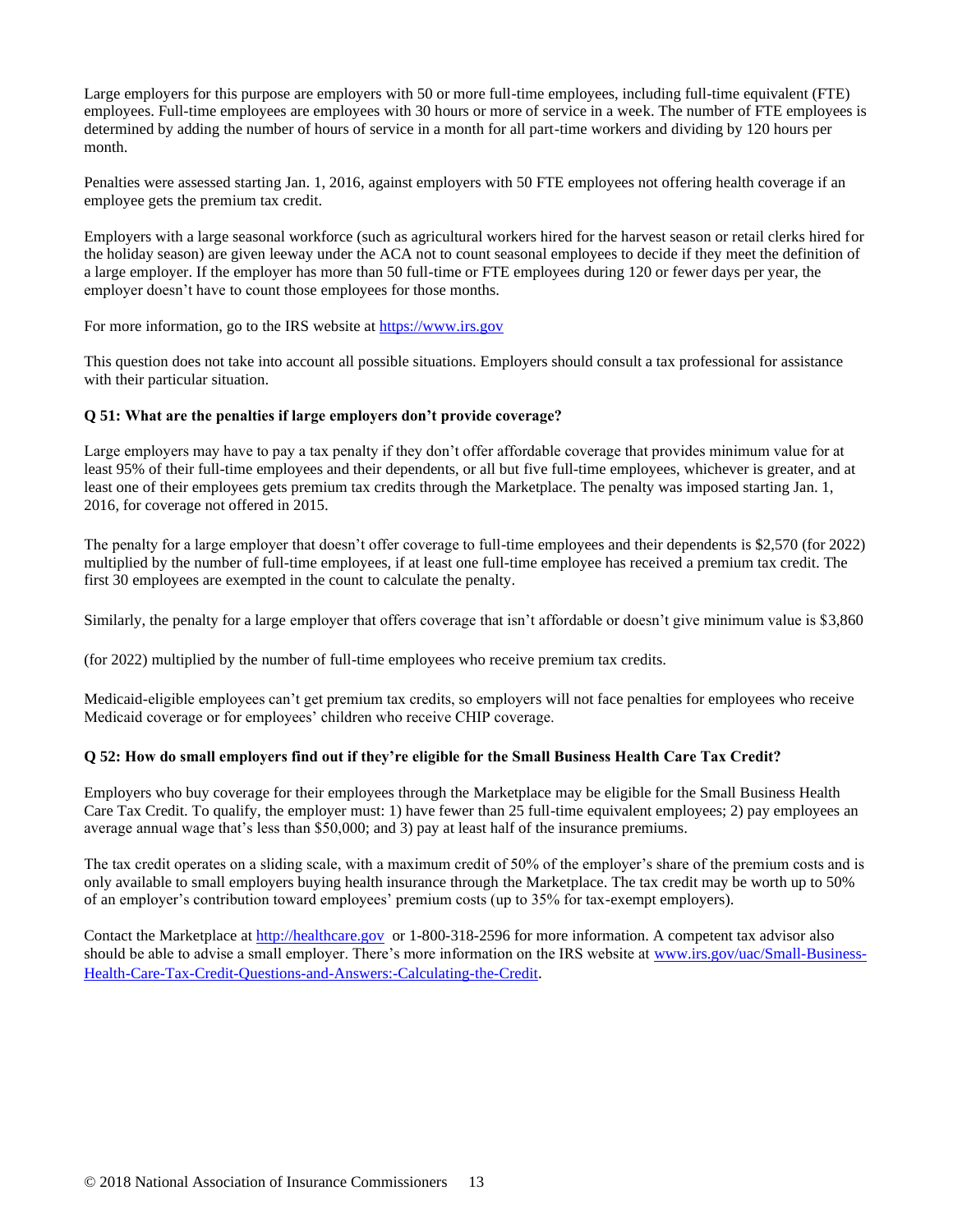## **Q 53: What ACA requirements apply to large employers?**

Several ACA requirements apply to non-grandfathered health plans that large employers offer on either an insured or selfinsured basis. The requirements include limits on out-of-pocket expenditures and waiting periods, no annual or lifetime dollar limits on coverage of EHB or cost-sharing for preventive services, the requirement that coverage be offered to adult children up to age 26, and the requirement of access to internal and external appeals. Also, as noted in Questions 50-51, large employers are required to offer affordable and adequate coverage, or face a tax penalty.

# **ACA REQUIREMENT TO HAVE BASIC HEALTH CARE COVERAGE (INDIVIDUAL MANDATE)**

## **Q 54: What is the individual responsibility requirement, and does it mean consumers must buy coverage through the Marketplace?**

Under the ACA, consumers and their dependent children are required to have "minimum essential coverage" unless they qualify for an exemption. This requirement is known as "individual shared responsibility" or the "individual mandate." However, beginning in 2019, the penalty for going without coverage is reduced to \$0. Therefore, those without coverage will have to pay out-of-pocket for any health care expenses they incur, but they will not pay an additional tax penalty.

This link to the IRS website has more information: [www.irs.gov](http://www.irs.gov/)

Coverage purchased through an exchange counts as minimum essential coverage, and so do other types of coverage. Employer-sponsored coverage, grandfathered plans, Medicare, Medicaid, and CHIP are all minimum essential coverage. Short-term health plans, fixed indemnity insurance, and coverage through a health care sharing ministry are not minimum essential coverage.

Check the website at [www.healthcare.gov](http://www.healthcare.gov/)

## **Q 55: Without a 2022 tax penalty, is having minimum essential coverage important?**

Those who don't have minimum essential coverage (MEC) or fit within an exemption in 2022 will not pay a tax penalty After 2018, the tax penalty becomes \$0. There's more information on the penalty a[t www.healthcare.gov](http://www.healthcare.gov/)

In any year, individuals without minimum essential coverage are ineligible for one type of Special Enrollment Period (SEP). Those who are enrolled in MEC that ends are eligible for an SEP that allows them to enroll in individual market coverage, including exchange coverage. Those who are enrolled in coverage that is not MEC do not qualify for this SEP. Therefore, if their coverage ends, they need to wait until the next Open Enrollment Period or until they qualify for another SEP to enroll. Individuals cannot be eligible for premium tax credits until they are enrolled in an exchange plan. More information on SEP rules is available at [http://www.healthreformbeyondthebasics.org](http://www.healthreformbeyondthebasics.org/) *.*

And of course, having coverage offers consumers some protection against high health costs, even if there is no tax penalty for going without coverage.

## **ENROLLING IN HEALTH CARE COVERAGE: WHERE CAN CONSUMERS GET HELP?**

## **Q 56: Where do consumers go for help to choose and enroll in a plan?**

Consumers should make a list of questions before they shop for a health plan. Consumers should gather information about household income and set a budget for health insurance. Consumers should find out if they can stay with their current doctors and pharmacy, and understand how insurance works—including understanding deductibles, out-of-pocket maximums, and co-payments.

There are several resources from the Kaiser Family Foundation, *Consumer Reports*, the NAIC, HHS and U.S. Department of Labor (DOL) to help consumers understand how insurance works, the different insurance options, and what to consider when buying coverage.

A standard form called the Summary of Benefits and Coverage, or SBC, and the companion set of uniform definitions, also is available for many health insurance plans. This information can help consumers compare different insurance options. (See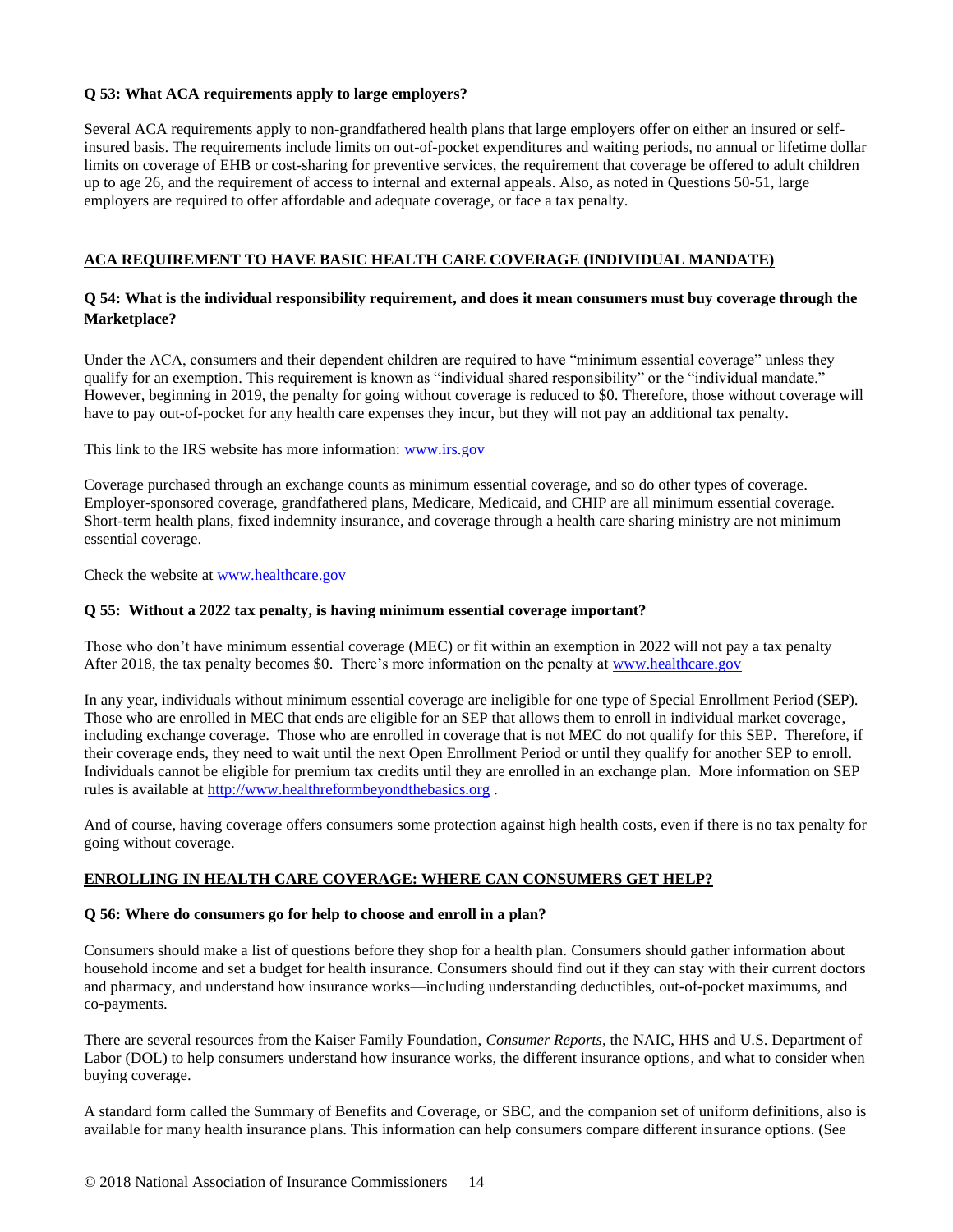Question 17-18.) Consumers can get the form and definitions through the Marketplace at [http://healthcare.gov](http://healthcare.gov/), or ask the plan for it. The Marketplace also can direct consumers to more information and resources about the options that are available.

If a consumer is eligible to buy coverage through the Marketplace, he or she can enroll through the Marketplace website at [http://healthcare.gov](http://healthcare.gov/) , by phone at 1-800-318-2596.

Also, there are four types of individuals trained to help consumers make decisions about health coverage:

#### **A. Insurance agents or brokers**

Health insurance agents and brokers sell insurance coverage from one or more insurance companies. Health insurance agents and brokers are licensed by the Alabama Department of Insurance and receive continuing education related to their job. They can help educate consumers about health insurance policies, help consumers apply for coverage, and advise consumers about the type of health insurance coverage that best suits them and their family. Agents and brokers can sell consumers insurance plans in the market outside the exchange, as they always have.

#### **B. Navigators**

Navigators are individuals trained to help consumers understand the insurance policies available through the Marketplace and answer consumer questions about the Marketplace. They also can answer questions about insurance affordability programs, including Medicaid and CHIP. Navigators also can help educate consumers about their health insurance policy options and help them apply for coverage.

The HHS will certify navigators in the federally facilitated exchanges.

## **C. In-person assistance personnel**

In-person assistance personnel generally do the same things as navigators. In-person assistance personnel have received and successfully completed comprehensive training. They also can help educate consumers about health insurance policies and help them apply for coverage.

## **D. Certified application counselors**

Certified application counselors provide enrollment assistance to consumers. Certified application counselors receive and successfully complete comprehensive training. They, too, can help educate consumers about health insurance plans and help them complete an application for coverage.

## **Q 57: May consumers directly enroll for coverage through insurers?**

Yes. Consumers may buy coverage directly from an insurance company. However, consumers should make sure that the coverage they buy is offered through the Marketplace and that the insurer has an agreement to do direct enrollment through the Marketplace so they can get any tax credits or cost-sharing reductions to which they are entitled.

Consumers enrolling directly through the insurance company portal may not see all plans available through the Marketplace.

#### **Q 58: How are people who help consumers enroll in health coverage paid?**

Insurance agents and brokers may have an agreement that the insurance company will pay them if they enroll consumers in a health insurance policy consistent with state law. The state-based exchange may set rules about paying health insurance agents and brokers from the exchange or directly from insurance companies. In Alabama, the agent or broker will be paid an amount agreed to by the health insurance agent or broker and the company.

Certified application counselors will not be paid through the Marketplace. They don't get enrollment-based reimbursement from insurance companies and aren't allowed to charge a fee. They may, however, receive federal funding through other grant programs, or Medicaid, or from another source.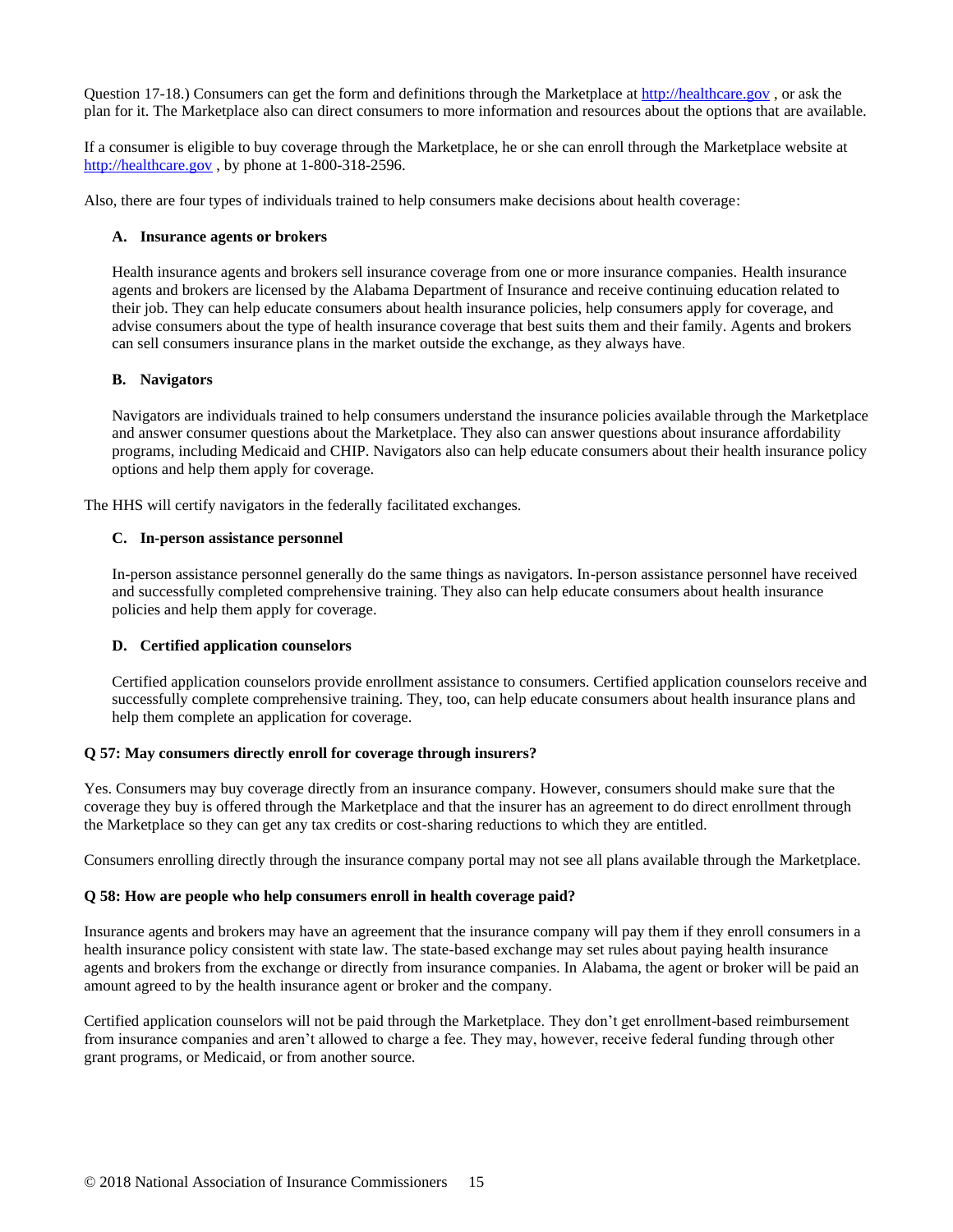## **Q 59: How can consumers find an insurance agent or broker to help them enroll in a plan?**

In Alabama, consumers can contact the Alabama Department of Insurance for a list of licensed health insurance agents and brokers in their area. Some agents and brokers don't contract with all health plans, so consumers must make sure they know the full list of plans that are available to them before they ask an agent or broker for help. Also, health insurance agents and brokers may or may not be able to help individuals complete the enrollment process for Medicaid or CHIP after they get an eligibility decision.

## **Q 60: What are the qualifications required for health insurance agents and brokers to participate in the Marketplace?**

In Alabama, health insurance agents and brokers are regulated by the Alabama Department of Insurance. Agents and brokers receive training from the Marketplace. The insurance companies must appoint the insurance agents and brokers who sell their plans through the Marketplace. An agent or broker selling plans through the Marketplace must provide information on all plans that are offered on the Marketplace, even if the agent or broker isn't authorized to sell some of those plans.

# **Q 61: Where should consumers go with a problem enrolling in a plan through the Marketplace?**

The Marketplace should be able to help consumers with any problems. In particular, the Marketplace operates a call center to help answer consumer questions. The number for the call center is 1-800-318-2596 and is available on the Marketplace website at [http://healthcare.gov](http://healthcare.gov/) *.* Insurance agents and brokers, navigators, in-person assistance personnel, and certified application counselors also should be able to help. (See Question 56) Consumers can also contact the Alabama Department of Insurance, Consumer Services Division at 334-240-4141 to file a complaint or report a concern about a negative experience with an insurance company, agent and broker.

# **Q 62: Do consumers have to re-enroll annually?**

Eligibility for premium assistance and enrollment in a health plan will be decided annually using updated income, family size, and tax information (when authorized). Each year, before the open enrollment period, the Marketplace will check income data and send a notice to consumers who are determined eligible for enrollment in a plan through the Marketplace. This notice explains the consumer's eligibility for the upcoming year and tells the consumer to let the Marketplace know of any changes. After this, there will be an annual open enrollment period for consumers to change plans or insurance companies if they want to.

All consumers are encouraged to go to the exchange to review all of their options and to update income and other information to ensure the correct subsidy is received. Those enrolled in a plan through the exchange in **2022** who are eligible for autorenewal and choose not to re-enroll or enroll in a different plan by **Jan. 15, 2022**, will be automatically re-enrolled in their current or similar plan. For the 2022 coverage year, the key dates are as follows:

- **Nov. 1, 2021**: Open enrollment starts—the first day a consumer can apply for **2022** coverage.
- **Jan. 15, 2022**: The last date to enroll for coverage that starts **Feb. 1, 2022**. Consumers who miss this deadline can't sign up for a health plan inside or outside the exchange or change plans unless they qualify for a special enrollment period (SEP). (See Question 12.)
- **Dec. 31, 2021**: The date when all **2021** exchange coverage ends, no matter when the consumer enrolled.
- **Feb. 1, 2022**: The date **2022** coverage can start if consumers applied by **Jan. 15, 2022**, o[r consumers were](https://www.healthcare.gov/keep-or-change-plan/) [automatically enrolled](https://www.healthcare.gov/keep-or-change-plan/) in their **2022** plan or a similar plan.

During the year, consumers with coverage through the Marketplace must report certain life changes to the Marketplace. Consumers should report changes as soon as possible, especially in the case of changes that qualify a consumer for an SEP. Consumers eligible for an SEP typically have 60 days to enroll in new coverage. (See Question 10.) Changes include changes in income from a new job and getting married or divorced. See [www.healthcare.gov](http://www.healthcare.gov/) for information about reporting life changes.

Consumers who have not requested financial assistance do not need to report changes related to financial assistance eligibility.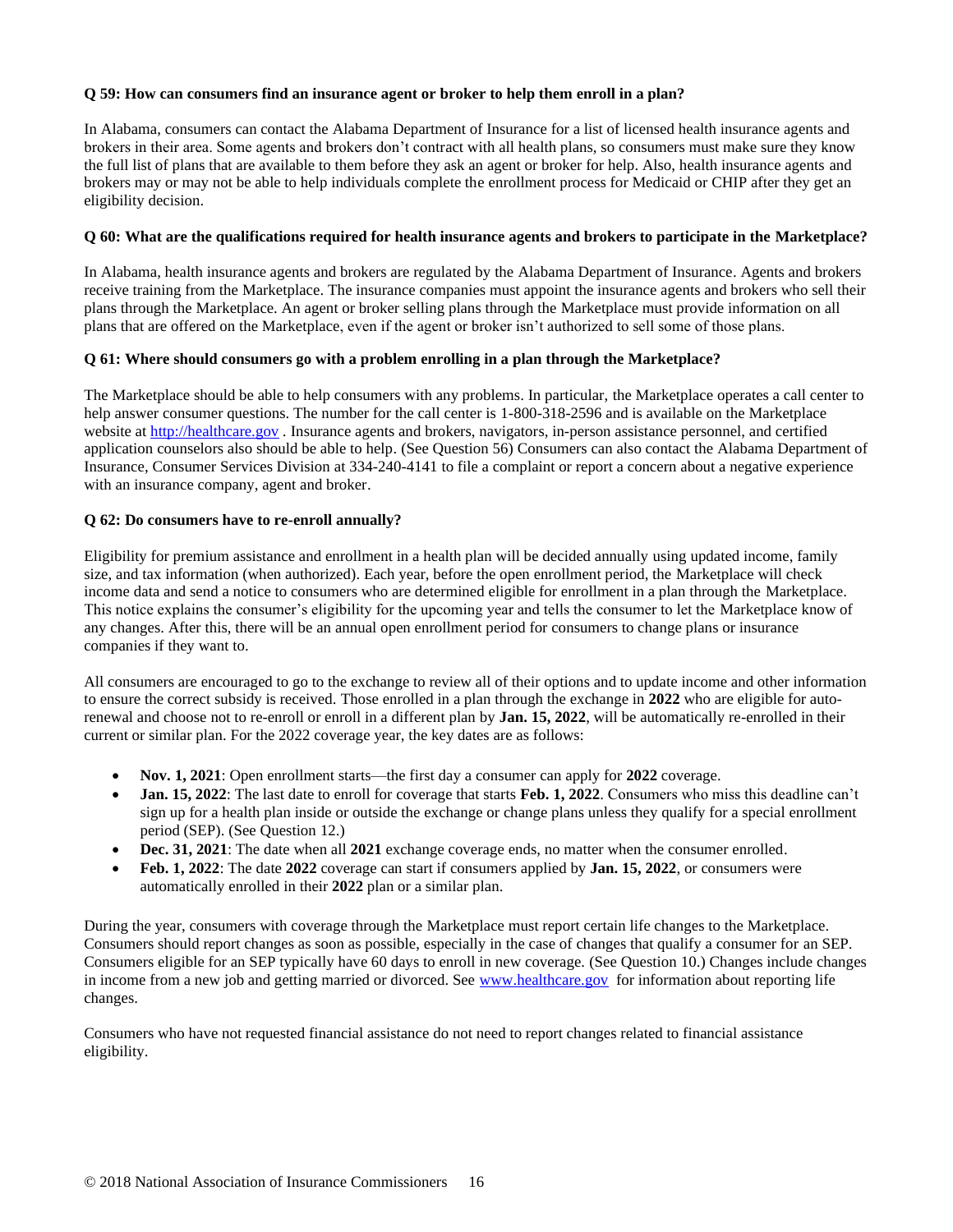## **Q 63: How will insurance agents and brokers be able to help consumers with enrollment through the Marketplace?**

In Alabama, health insurance companies will appoint agents and brokers. Insurance companies will make sure the agent's license is valid and registered with the Marketplace. The agent can help consumers log on to the Marketplace. Consumers should log into their own Marketplace account. The agent or broker can help consumers as needed. The agent or broker will then work with consumers to complete the application. Consumers will be prompted to enter the insurance professional's Marketplace user identification number and national producer number on the application to show that the professional helped them.

#### **Q 64: How will a navigator be able to help consumers with enrollment through the Marketplace?**

In Alabama, navigators can help consumers create an account and log on to the Marketplace. Consumers should log into their own Marketplace account. The navigator can help consumers as needed to complete the application. Consumers may be prompted to enter the navigator's Marketplace user identification number on the application to show that the navigator helped them.

The navigator can help consumers to compare health plans and answer questions about health insurance policies in general. The navigator can answer questions from consumers about the differences in health plans and what they might mean for them, but the navigator **CANNOT** recommend or suggest which health plan would be best for consumers and their families. Navigators aren't permitted to collect premium payments on behalf of an insurer or the Marketplace. Consumers will be asked to enter the navigator's Marketplace user identification number on the enrollment page to show that the navigator helped them.

Navigators **CANNOT** sell, solicit or negotiate a health plan through the Marketplace. They **CANNOT** suggest that one plan would be better for the individual than another.

#### **Q 65: How will the in-person assister or the certified application counselor be able to help consumers with enrollment through the Marketplace?**

In Alabama, the in-person assister or certified application counselor can help consumers create an account and log on to the Marketplace. Consumers should log in to their own Marketplace account. The in-person assister or certified application counselor can help consumers as needed to complete the eligibility application. Consumers may be prompted to enter the inperson assister's or the certified application counselor's Marketplace user identification number on the application to show that the assister or counselor helped them.

The in-person assister or certified application counselor can help consumers compare health plans and answer questions about health insurance policies in general. The assister or counselor can answer questions from the consumer about the differences in health plans and what they might mean to them (such as explaining deductibles or out-of-pocket limits), but the assister or counselor **CANNOT** recommend or suggest which health plan would be best for consumers and their families. Consumers will be asked to enter the in-person assister's or certified application counselor's Marketplace user identification number on the enrollment page to show that they helped them.

The in-person assister or certified application counselor **CANNOT** sell, solicit, or negotiate a health plan through the Marketplace. They **CANNOT** suggest that one plan would be better for the individual than another.

#### **Q 66: Can small employers use licensed insurance agents or brokers to buy health insurance through the Marketplace?**

Yes. Licensed insurance agents and brokers are available to help small employers compare and determine which health plan best meets their needs, like they do today. This is true whether they're interested in buying coverage in the market outside the Marketplace or through the Marketplace.

Licensed insurance agents and brokers will be able to compare plans in the market outside the Marketplace against those offered through the Marketplace to decide where they can buy the plan best for them. Employers may wish to talk with more than one agent or broker before making a decision about which plan to buy.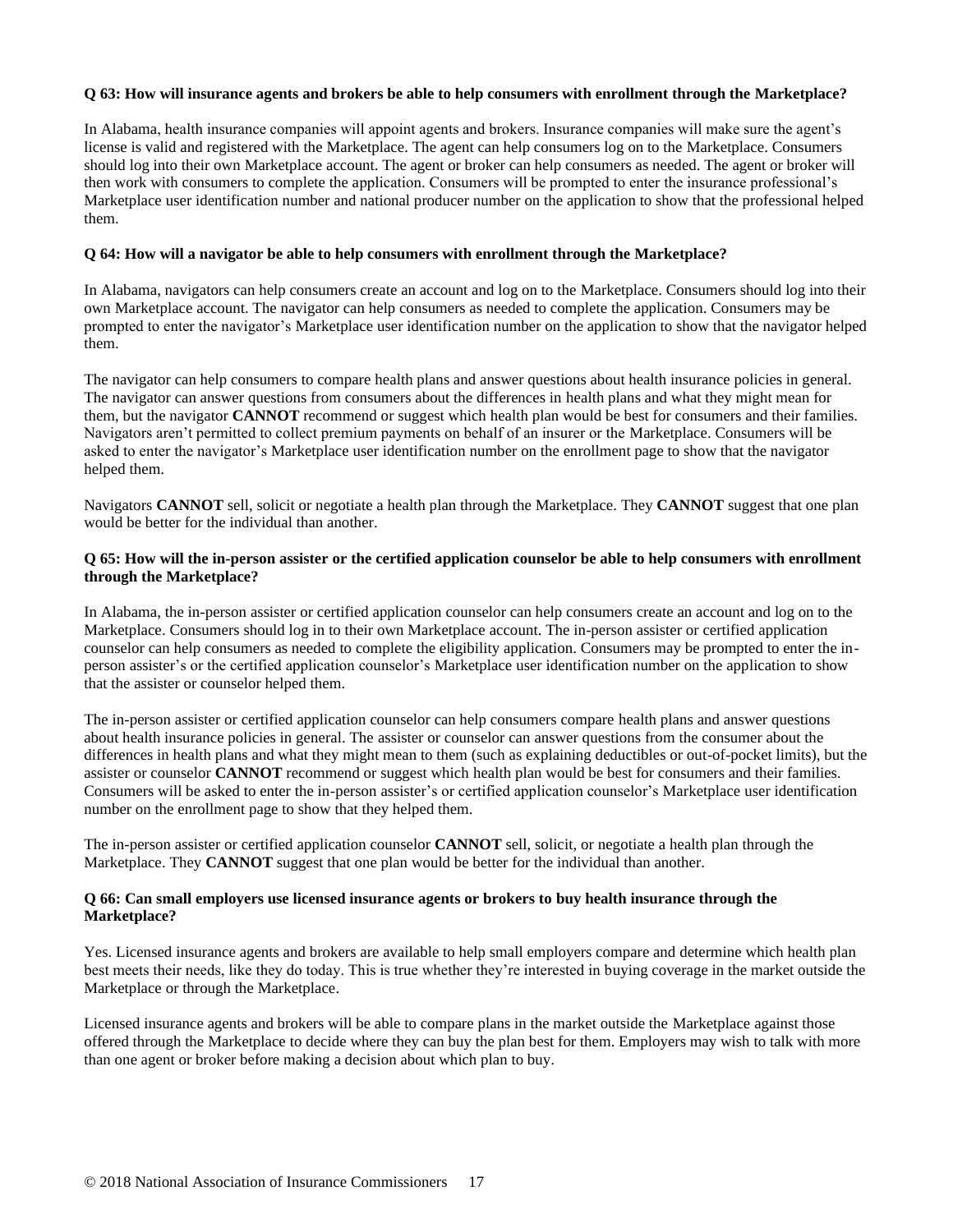## **Q 67: Will small employers be able to use navigators to buy health insurance?**

Navigators, by law, aren't allowed to sell health insurance unless they have an agent/broker license. Navigators are available to help small employers view plan options displayed on the Marketplace website and can help consumer's small employers with enrolling through the SHOP. Navigators can explain the parts of the plans offered through the Marketplace but CANNOT legally offer advice as to which plan is a better fit for the small employer. Only a licensed insurance agent or broker is qualified and allowed to offer this service.

#### **Q 68: How can an insurance agent or broker help a small employer interested in participating in the Marketplace?**

An insurance agent or broker can help any small employer, as has been true in the past. The agent or broker can help the employer decide which health insurance policy would be best for them, enroll employees in the plan, file health insurance claims, and understand the process of enrollment.

In the Marketplace, the HHS expects that insurance agents and brokers will be in contact with employers both before and after enrollment, as they will be a primary contact for customer service issues.

#### **Q 69: What is the benefit of using an insurance agent to enroll in the Marketplace?**

Whether consumers are individuals or small group businesses, the insurance agent or broker can work with their needs and requirements. Agents and brokers have a working knowledge of the qualified health plans and their benefits. An agent or broker may help individual consumers or small employers to create an account with the Marketplace if needed, but consumers, or a legally authorized representative, must create their own Marketplace username and password. Consumers should not share this information with third parties, including insurance agents or brokers.

#### **Q 70: Will an insurance agent or broker show consumers all of the plan choices available through the Marketplace?**

In Alabama, agents and brokers aren't required to show consumers all available health plans. If the consumer is using the Marketplace website with the help of an agent or broker, all QHP choices will be displayed. If the agent or broker goes through an insurance company portal, all plans available through the Marketplace may not be shown, but other plans available in the market outside the exchange—that aren't eligible for the advance premium tax credit—may be shown. Consumers should ask the insurance agent or broker if they're being shown all of the plans available through the Marketplace and whether tax credits or cost-sharing reductions apply to the plans they are looking at.

All agents and brokers must follow applicable Alabama laws, regulations, and Marketplace requirements, including standards related to relationships or appointments with insurance companies.

Alabama expects that the insurance agent or broker will tell consumers if the information given is about health plans with which the agent or broker has a business relationship and that consumers can always directly access the Marketplace website. They'll find information about other available qualified health plans there. The Alabama Department of Insurance expects that insurance agents and brokers will advise consumers to check with the Marketplace about available tax credits or costsharing reductions.

## **Q 71: Will consumers have to share their personal information, including their tax returns, with an agent or broker, navigator, in-person assistance personnel, or certified application counselor?**

No. A consumer isn't required to share personal information, including tax returns, with an agent or broker, navigator, inperson assistance personnel, or certified application counselor. When consumers complete the application on the Marketplace website with the help of an agent or broker, navigator, or assister, they should be able to fill out and submit their eligibility application without the agent, navigator or assister in direct view of the application. While consumers applying for financial assistance are asked to enter income amounts, income figures from the IRS won't be shown during the application process, whether or not the consumer gets help filling out the application or does it independently. In Alabama, after completing the registration and training, agents or brokers, navigators, in-person assistance personnel, and certified application counselors must complete and comply with a privacy and security agreement and get a user ID to use with the Marketplace.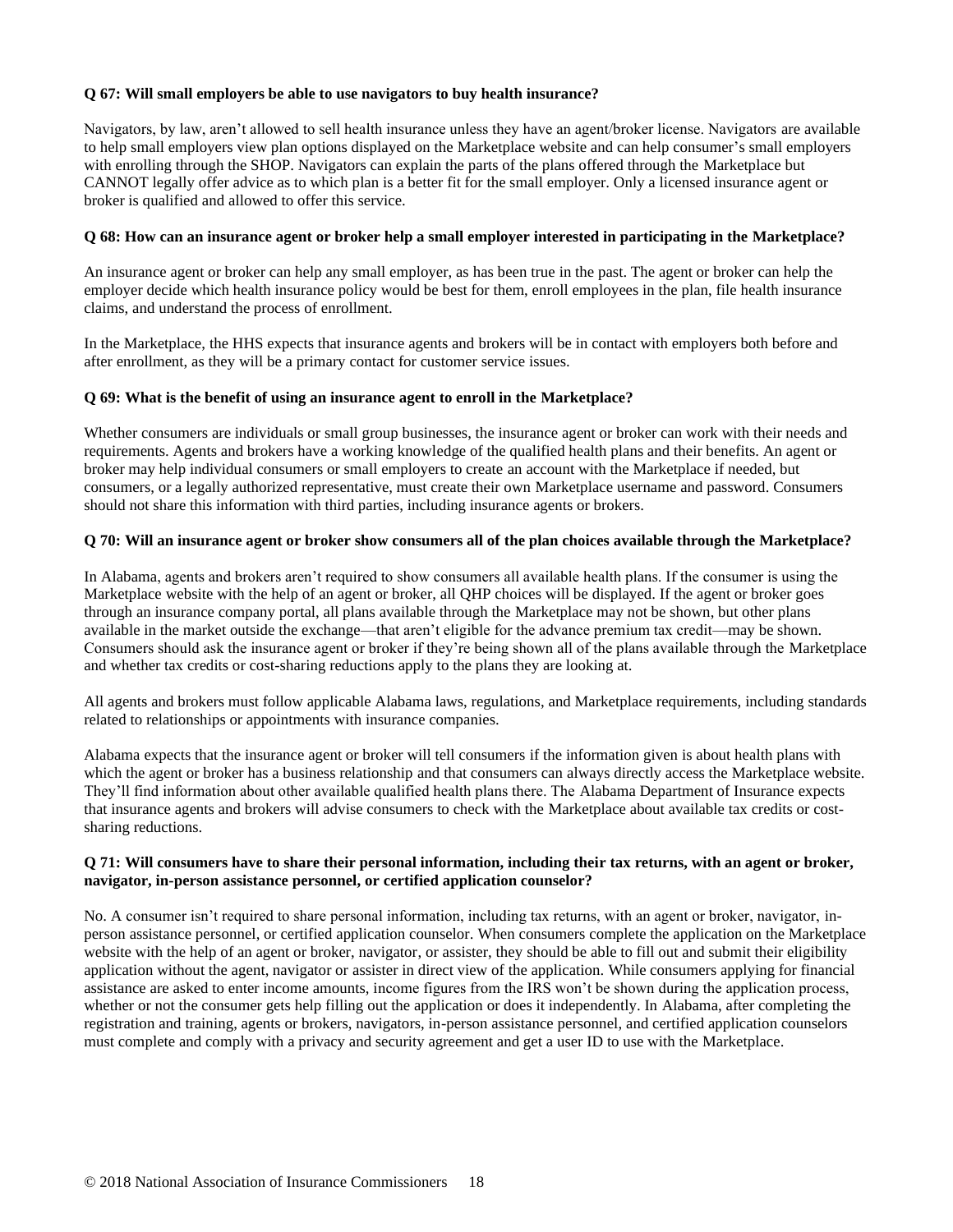## **Q 72: Will consumers have to share their account username and password with an insurance agent or broker, navigator, in-person assister, or certified application counselor?**

No. An agent or broker shouldn't ask for a consumer's account username and password. If a consumer is asked to share a username or password, he or she should contact the Alabama Department of Insurance, Consumer Services Division at 334- 241-4141 and discuss this with the consumer complaint specialists.

## **Q 73: What help should an insurance agent or broker, navigator, in-person assister, or certified application counselor give consumers if they or their dependents are eligible for Medicaid or CHIP?**

Agents or brokers, navigators, in-person assisters, and certified application counselors will work with all consumers who ask for help with the Marketplace enrollment, including those eligible for Medicaid or CHIP. The Marketplace will send a notice to consumers who are eligible for Medicaid or CHIP. An agent or broker, navigator, in-person assister, or certified application counselor working with these consumers is expected to refer consumers to the Alabama Department of Insurance. Agent and broker, navigator, in-person assister, and certified application counselor training will include information about where to direct Medicaid- or CHIP-eligible consumers.

Agents and brokers should be able to give consumers a referral to a navigator, in-person assister, certified application counselor, or the Alabama Medicaid Agency. Navigators, in-person assisters, and certified application counselors should help all consumers seeking assistance with completing an application through the Marketplace. If the Marketplace assesses the consumer as Medicaid- or CHIP-eligible, the navigator, in-person assister, or certified application counselor may refer the consumer to the state Medicaid agency for more information. Navigators, in-person assisters and certified application counselors often are not required to help consumers fill out a state Medicaid application if it is different from the application used by the Marketplace, but they can refer consumers to appropriate resources in those cases.

## **Q 74: May an insurance agent or broker continue to work with consumers once they're enrolled in a plan through the Marketplace?**

Insurance agents and brokers may continue to communicate with consumers after they've enrolled in a plan through the Marketplace, as long as the communications follow any laws and regulations that apply.

The communications also must follow the privacy and security standards the Marketplace has adopted (pursuant to 45 C.F.R. §155.260). These standards limit how an agent or broker may use any information gained to provide help and services to qualified consumers.

The HHS expects to issue more rules about privacy and security requirements.

## **COSTS AND ASSISTANCE WITH COSTS**

## **Q 75: Is there cost-sharing for contraceptives?**

With the exception of health plans sponsored by certain employers that have religious or moral objections to contraception, all plans, including those offered through the Marketplace, must cover in-network doctor-prescribed FDA-approved methods of contraception without cost-sharing.

For specific information about a plan's contraceptive coverage, consumers should check the plan's SBC or ask their employer or benefits administrator. There's more information about contraceptive coverage on the federal website at [www.healthcare.gov](http://www.healthcare.gov/)

## **Q 76: How much do plans offered through the Marketplace cost?**

There are a variety of plans intended to fit different budgets, both through the Marketplace and in the market outside the exchange. Also, many consumers purchasing coverage through the Marketplace qualify for the premium tax credits (see Questions 80), which pay for part of their premium and help lower the cost of coverage. To see specific costs of plans offered through the Marketplace, go to [www.marketplace.gov,](http://www.marketplace.gov/) or talk to a navigator, certified application counselor, in-person assister, insurance agent or broker, or other assister. (See Question 56 )

## **Q 77: Do plans offered through the Marketplace have large out-of-pocket costs?**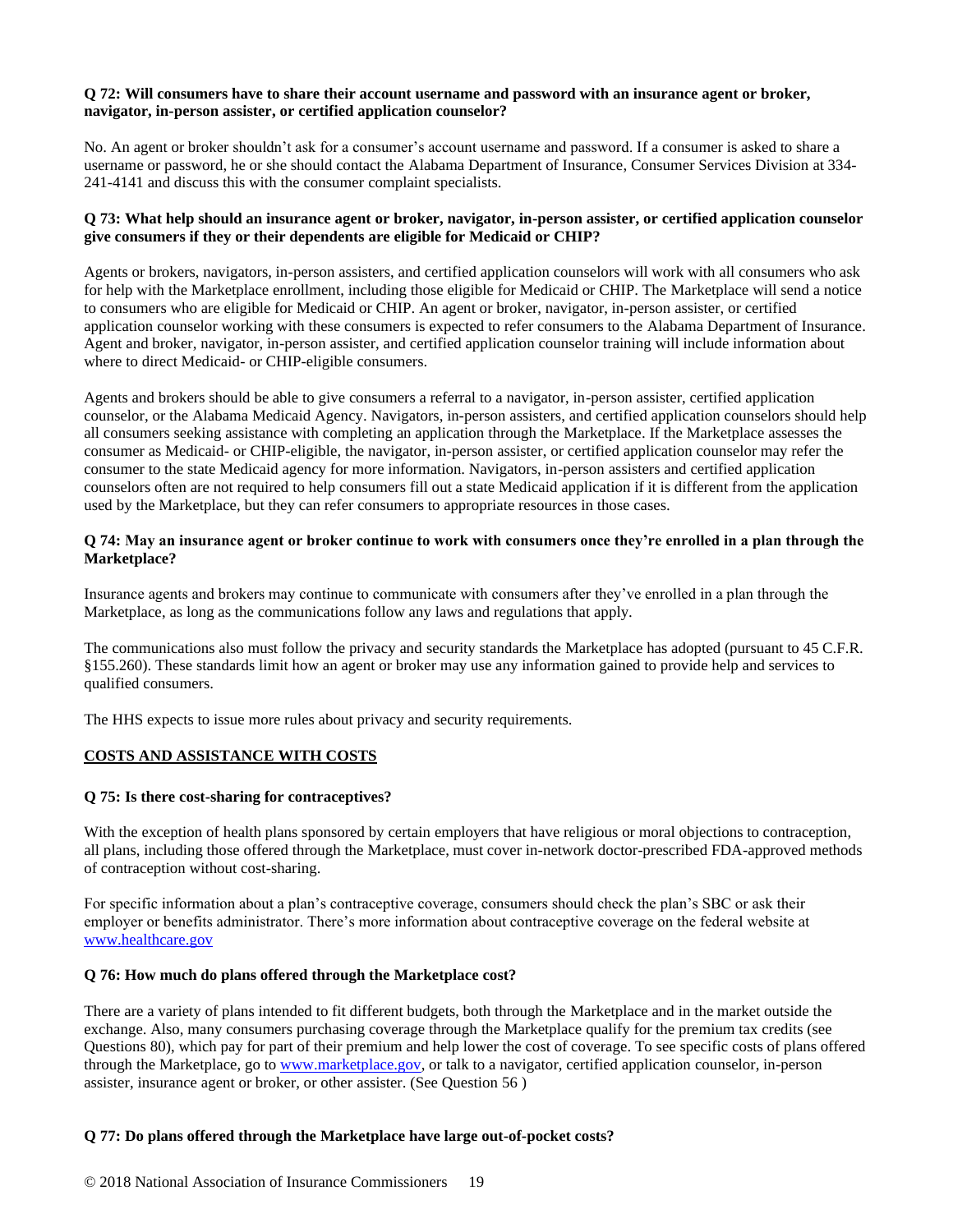The health insurance plans available through the Marketplace feature a variety of out-of-pocket costs for consumers. But, the ACA requires that all non-grandfathered plans (including most plans that people get from an employer) limit consumers' annual out-of-pocket costs for in-network EHB services to no more than **\$8,700** for individuals and **\$17,400** for families in **2022.** These maximum out-of-pocket amounts will go up in future years. However, out-of-network services do not count toward these limits on annual out-of-pocket costs. (See Question 26) There are separate out-of-pocket maximums for standalone dental plans.

Plans are required to cover certain preventive services without cost-sharing. (See Question 23.) Also, consumers whose incomes are below a certain amount may be eligible for a premium tax credit and a Silver plan that features lower costsharing and lower out-of-pocket costs (co-payments, coinsurance and deductibles) without paying a higher premium. Check with the Marketplace at [http://healthcare.gov](http://healthcare.gov/) or direct the consumer to an online calculator to estimate whether they may qualify for subsidies: [https://www.kff.org](https://www.kff.org/) . Navigators, certified application counselors, in-person assisters, agents or brokers, or other assisters should be able to help consumers learn if they qualify. Also, the exchange application tells consumers whether they might be eligible for Medicaid or CHIP programs, which have very limited out-of-pocket costs.

# **Q 78: Where can consumers go to learn if they're eligible for help paying premiums or for Medicaid?**

Consumers may apply with the Marketplace or the Alabama Medicaid Agency.

The Marketplace determines eligibility for advance payments of premium tax credits and cost-sharing reductions. They also assess Medicaid and CHIP eligibility and make a referral, if appropriate, to the Alabama Medicaid Agency for a final determination.

Consumers also may apply directly with the Alabama Medicaid Agency. The Alabama Medicaid Agency will enroll eligible consumers in Medicaid or CHIP, or send their information to the Marketplace to determine their eligibility for advance payments of the premium tax credit and cost-sharing reductions if they aren't eligible for Medicaid or CHIP.

## **Q 79: Is there help for consumers who can't afford coverage?**

Yes, consumers with low or moderate incomes can qualify for reduced costs, either through Medicaid, CHIP, or exchange coverage, but eligibility rules apply. In Alabama, nonelderly adults without minor children don't qualify for Medicaid. Beginning in 2014, some states used federal government funds to expand the program so that Medicaid also would cover adults with an income at or lower than 138% of the federal poverty level. In 2022, that is roughly \$11,880 - \$47,080 for a family of one and \$24,300 – 97,000 for a family of four. Consumers should contact the Medicaid or the Alabama Medicaid Agency directly if they think they might be eligible for Medicaid.

In Alabama, children may be able to get coverage through Medicaid or CHIP programs for which their parents aren't eligible. Some families may find it more affordable to enroll their children in Medicaid or CHIP and buy coverage for the parents through the exchange.

## **Q 80: Who's eligible for premium tax credits and cost-sharing reductions?**

The ACA created premium tax credits and cost-sharing reductions to help cut costs for eligible consumers who buy a plan through the Marketplace. The amount of the tax credit or cost-sharing reduction depends on family size and income. The amount of the tax credit and cost-sharing reductions and varies on a sliding scale: Larger families and families with lower incomes get the most help. Tax credits and cost-sharing reductions aren't available for individuals who are eligible for Medicaid, CHIP, Medicare or qualifying employer-sponsored coverage. More information about tax credits and cost-sharing reductions is available at *www.healthcare.gov*.

This link has general information about income levels at which financial help or coverage is available, as well as what counts as income[: www.healthcare.gov](http://www.healthcare.gov/)

## **Q 81: How do premium tax credits to buy coverage through the Marketplace work?**

Consumers who qualify for the premium tax credits can either receive them in advance, or they can wait until they file their taxes. The advance payment is sent to the insurance company that offers the plan the consumer has chosen and is used to reduce the monthly insurance premium. Consumers also have the choice to wait to receive their tax credits until they file their taxes. They also can use just part of their estimated tax credit in advance.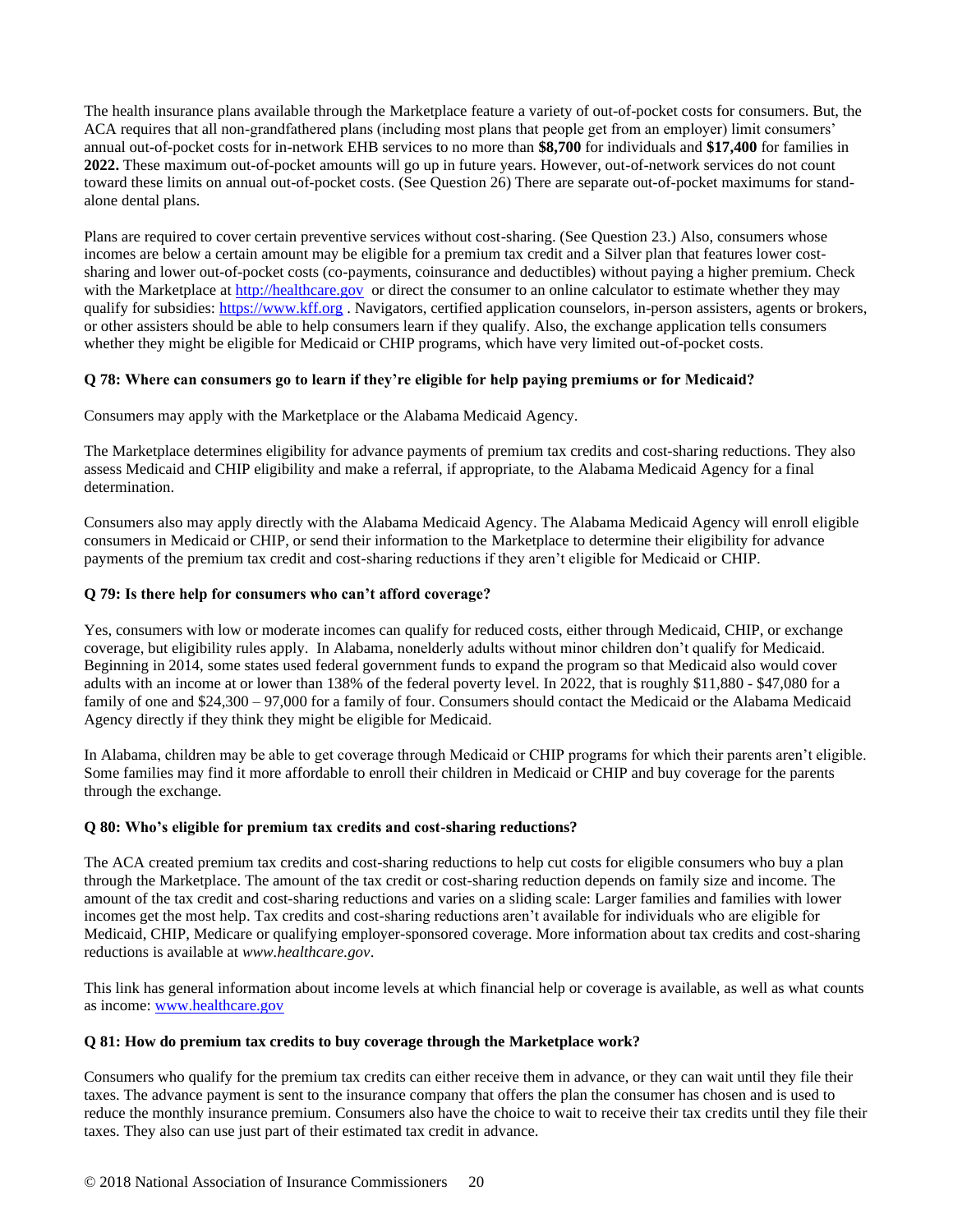Consumers who want to use their tax credit in advance need to be as accurate as possible to estimate how much income they expect to have in the year they get coverage. If they underestimate their income and the tax credit is overestimated, they may have to repay part of their tax credits at tax time.

Consumers need to update the Marketplace during the year about any changes in income, family size (like having a baby), employment (like getting a job where health coverage is offered) or becoming eligible for Medicare. The Marketplace will change the tax credit amount to reflect the new information. Consumers who forget to update the Marketplace about such changes might owe money at tax time or realize they could have been using a larger tax credit amount in advance.

Consumers who don't use the tax credit in advance don't have to tell the Marketplace about any changes to their income or employment during the year. They can get the tax credit on their tax returns.

Consumers may go to the Marketplace website at [http://healthcare.gov](http://healthcare.gov/) or call the Marketplace at 1-800-318-2596 for more information about tax credits. Navigators, certified application counselors, in-person assisters, agents or brokers, or other assisters also are able to give consumers information about the tax credit. There's more information about premium tax credits on the federal website at *www.healthcare.gov*.

#### **Q 82: Is an individual who is a victim of domestic abuse and separated (but not divorced) from his or her spouse eligible for subsidies on the exchange?**

Yes. In general, married couples must file a joint tax return in order to be eligible for a premium tax credit and cost-sharing reductions. For victims of domestic abuse, however, contacting their spouse to file a joint return may present a risk and may be legally prohibited if a restraining order is in place. As a result, married individuals who are victims of domestic abuse may still be eligible for subsidies if they are living separately from their spouse. Consumers in this situation should list "unmarried" on their exchange application and can do that without fear of penalty for misstating their marital status. For more information, see [www.healthcare.gov](http://www.healthcare.gov/) o[r www.irs.gov](http://www.irs.gov/)

## **Q 83: If a consumer is eligible for subsidy assistance, is there a grace period before a company can terminate the consumer for non-payment of premiums?**

Yes. The ACA requires insurance companies to give enrollees who receive subsidies a 90-day grace period for non-payment of premiums before the policy can be terminated, provided the enrollee has paid at least one month's premium. Claims must be paid during the first 30 days of the grace period, but the insurer may suspend payments to providers during the remainder of the grace period. In order to keep coverage at the end of the grace period, a consumer's account must be fully paid within 90 days of missing a premium payment. For example, if a consumer misses a payment in July but makes payments in August and September, the consumer will be terminated in October if he or she has not also paid the missing payment from July. And, a company may deny coverage in the next year if the consumer is in the grace period. For example, if the consumer misses a payment in November and December, the consumer may be denied coverage in January if they haven't paid premiums due the year before.

## **Q 84: What should consumers do if they find themselves enrolled in both Medicaid/CHIP and exchange coverage with premium tax credits?**

The Marketplace conducts periodic data matching to identify individuals enrolled in both Medicaid/CHIP and private insurance with premium tax credits and sends notices to those consumers. Upon receiving the notice, consumers may end their exchange coverage with premium tax credits by contacting the exchange. If a consumer wants to maintain exchange coverage while enrolled in Medicaid, he or she may apply for coverage without financial assistance, during the annual open enrollment period or a special enrollment period (SEP). Consumers whose enrollment status has changed since the data match (either in Medicaid or CHIP or exchange coverage with premium tax credits) should take no further action with the Marketplace. Consumers might opt to contact their state Medicaid or CHIP agency to confirm that they are not enrolled. If found to be enrolled in Medicaid or CHIP coverage, they should follow the steps above to end exchange coverage with premium tax credits, if applicable, because consumers determined eligible for Medicaid or CHIP are not eligible for exchange coverage with premium tax credits or cost-sharing reductions.

If consumers are enrolled in exchange coverage with premium tax credits or cost-sharing reductions and are enrolled in Medicaid or CHIP, when the tax filer(s) file their tax return, they will likely have to pay back all or some of the tax credits received for the months following the eligibility determination for Medicaid or CHIP. Consumers who receive the notice but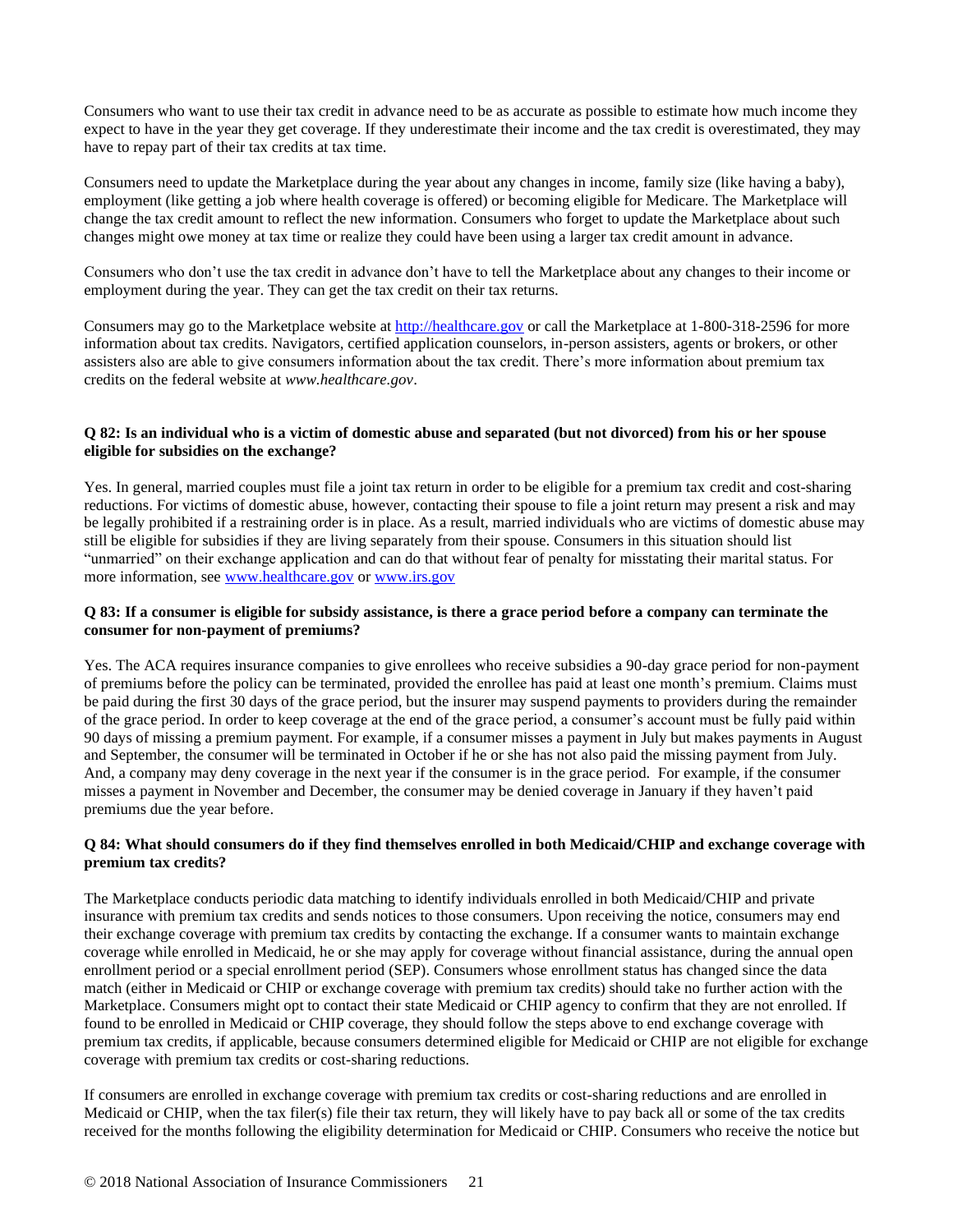have more recently been denied eligibility for Medicaid or CHIP do not need to take any further action with Marketplace, but they may wish to contact their state Medicaid or CHIP agency to confirm that they're not enrolled.

# **QUESTIONS ABOUT OTHER TYPES OF COVERAGE**

## **Q 85: What is available in the market outside the Marketplace?**

In Alabama, health insurance coverage is also available in the market outside the Marketplace. However, if consumers want to take advantage of premium tax credits to help pay for part of their premiums or for cost sharing assistance, they must buy coverage through the Marketplace. (See Question 80)

Consumers may buy plans in the market outside the exchange that aren't required to cover the EHB, such as fixed indemnity plans, short-term policies, or insurance coverage and discount plans that include only specialty or ancillary services (for example, hearing, chiropractic, etc.) Note, though, that these policies do not have to comply with ACA reforms such as the prohibition on excluding coverage for pre-existing conditions. (See Question 4)

## **Q 86: What are short-term plans?**

Under federal law, short-term plans are those with an initial term of no more than 364 days and that include a statement describing potential coverage limitations. Short-term plans may be renewed at the option of the insurer, but the same policy may only be in effect for up to three years in total. Short term plans are not required to comply with many of the consumer protections of the ACA. For instance, they may charge different premiums based on an applicant's health conditions, exclude essential health benefits, and exclude coverage for pre-existing conditions.

#### **Q 87: If consumers already have coverage, may they buy separate policies for their children?**

Consumers who already have coverage for themselves are eligible to buy a policy for a child through the Marketplace. The ACA requires that any health plan offered through the exchange also must be offered as a child-only plan at the same tier of coverage. Consumers also may be eligible for tax credits for child-only plans they buy through the Marketplace. Visit the Marketplace website at [http://healthcare.gov](http://healthcare.gov/) for more information about child-only plans available through the Marketplace.

However, children who aren't legal residents of the United States aren't eligible for child-only plans through the Marketplace. Consumers may be able to buy a child-only policy in the market outside the Marketplace, either directly from an insurer or through an agent or broker. For a list of licensed insurers in Alabama, visit the Alabama Department of Insurance website at [www.ALDOI.gov.](http://www.aldoi.gov/) A child also may be eligible for Medicaid (contact Alabama Medicaid Agency at 1- 800-362-1504) or coverage through the Children's Health Insurance Program (CHIP) at 1-888-373-5437. To learn more about CHIP plans, visit [www.insurekidsnow.gov](http://www.insurekidsnow.gov/)*.* 

## **ACA MEDICARE-RELATED QUESTIONS**

## **Q 88: Who should consumers contact with questions about Medicare, Medicare Supplement insurance, or Medicare Advantage plans?**

Medicare coverage, Medicare Supplement insurance (Medigap), and Medicare Advantage plans aren't available through the Marketplace. Consumers who are currently enrolled in Medicare may not buy coverage through the exchange. Direct questions involving the ACA and Medicare, Medicare Supplement insurance, or Medicare Advantage Plans to Alabama State Health Insurance Assistance Program (SHIP) at 1-800-243-5463. The federal government's Medicare website, [www.medicare.gov](http://www.medicare.gov/) , also has more information about health reform and Medicare changes.

#### **Q 89**: **Are people who pay premiums for Medicare Part A able to enroll through the Marketplace?**

If individuals who desire Medicare have to pay the premium for Part A because they aren't entitled to those benefits, they can buy coverage through the Marketplace instead of Medicare, and they may also be eligible for a tax credit. This includes those beneficiaries who only enrolled in Medicare Part B because they couldn't afford the Part A premium. In both cases, these beneficiaries have to dis-enroll from Medicare Part A, if they have it, and from Medicare Part B, if they have it. There are consequences to substituting a QHP for Medicare. Consumers may pay higher premiums for Medicare if they decide to enroll in the future and may have a gap in benefits. The Alabama State Health Insurance Assistance Program or SHIP at 1-800-243- 5463 should be able to give consumers more information about their choices.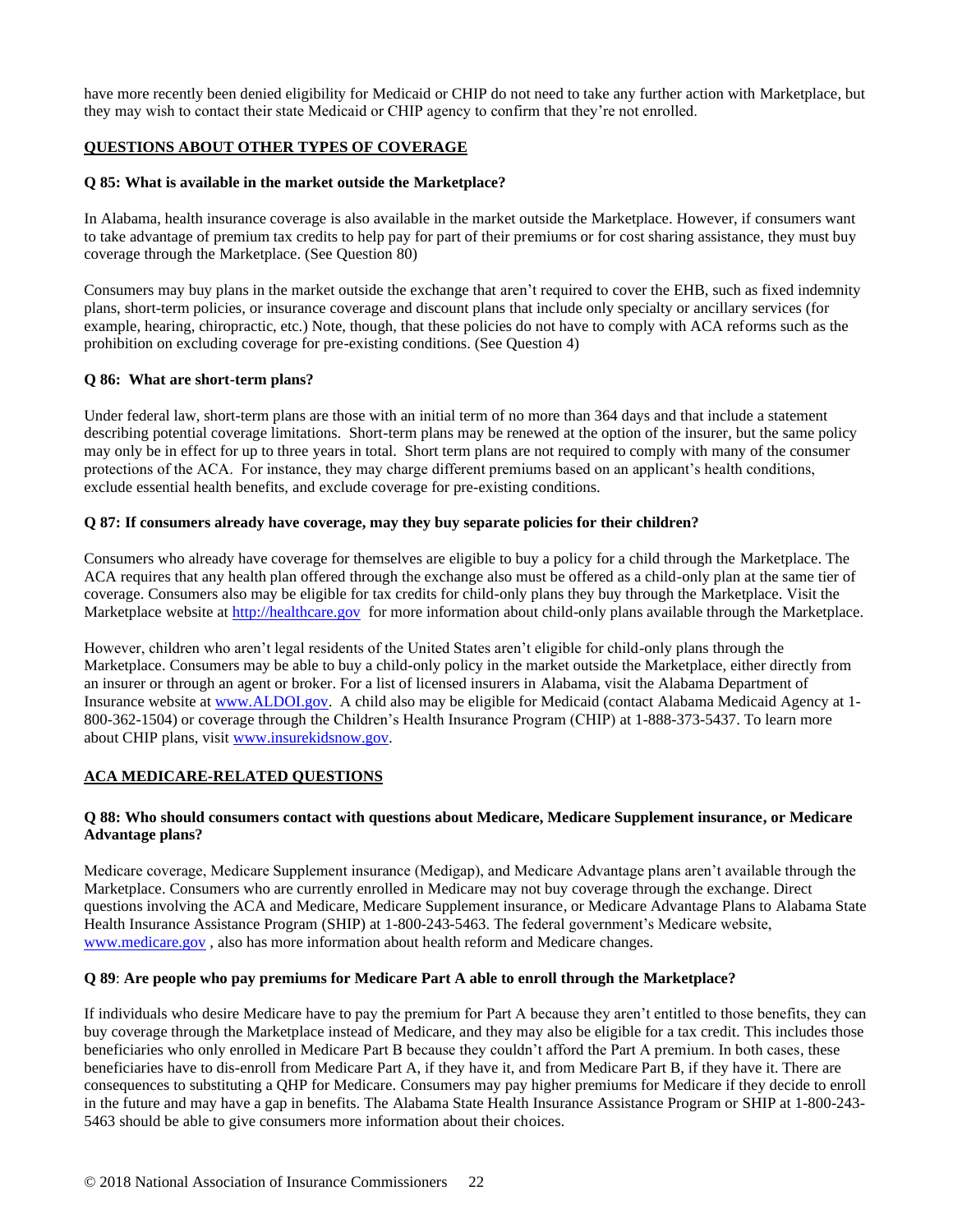## **Q 90: Can a person with ESRD (End Stage Renal Disease) enroll in or stay in a QHP** *instead* **of enrolling in Medicare?**

If a consumer with ESRD has not applied for Medicare, she or he can stay in or apply for coverage through the Marketplace. However, there are consequences to delaying Medicare benefits. Individuals with ESRD may not be eligible for certain Medicare benefits if they enroll in Medicare in the future, may pay a higher premium for late enrollment, or may have a delay in when benefits begin. The Alabama State Health Insurance Assistance Program or SHIP at 1-800-243-5463 should be able to give consumers more information about these complex choices.

#### **Q 91: If individuals become eligible for Medicare and are already in a QHP, can they stay in their plan?**

If a person stays in a QHP\* and is eligible for or enrolled in Medicare, he or she is no longer eligible to receive any tax credits. If the consumer has been receiving an advance premium tax credit, the consumer must report the change to the Marketplace to end the tax credit. If the consumer does not do this, the consumer will be liable to repay the tax credits for which he or she was not eligible.

Although under federal laws the QHP cannot terminate coverage from the same policy to which the individual was enrolled upon becoming eligible for Medicare, a QHP is not designed to coordinate its benefits with Medicare. Both the premium and the benefits of a QHP are designed to provide primary coverage, not supplemental coverage. Depending on state law, a QHP may reduce its benefits to pay covered expenses that remain after Medicare pays, but the premium will stay the same. This may happen even if the individual does not sign up for Part B of Medicare. Consumers are encouraged to enroll in Medicare when they are eligible to do so to avoid premium penalties and delayed benefits later. The Alabama State Health Insurance Assistance Program at 1-800-243-5463 should be able to give consumers more information about how and when to enroll in Medicare and any penalties that can apply.

#### *\*Note that this information (except for the tax credit) applies to individual coverage inside and outside an exchange.*

#### **Q 92: Is there anything consumers and their dependents who are already on Medicare and have employer-based coverage need to do because of the ACA?**

Generally, there's nothing consumers need to do because of the ACA if they're already on Medicare and have employerbased coverage. If consumers have coverage through an employer and that employer's current benefits pay first and Medicare pays second, the ACA didn't change that.

If the employer changes the benefits that cover consumers or their dependents, then they will send consumers a notice about those changes. Consumers can ask their employer's human resources department how those changes work with Medicare.

The Alabama State Health Insurance Assistance Program or SHIP at 1-800-243-5463 should be able to give consumers more information about how their existing coverage works with Medicare.

#### **Q 93: Is there anything consumers and their dependents who are already on Medicare and have retiree coverage from an employer need to do because of the ACA?**

The ACA didn't change those benefits. Consumers should contact their employer's human resources department for help. If they need more information about how Medicare and retiree benefits work together, they can contact the SHIP at 1-800-243- 5463.

#### **Q 94: Will consumers with Medicare Supplement insurance be affected by the ACA?**

No. The ACA doesn't change the cost sharing for Medicare supplement policies.

#### **Q 95: How will consumers' Medicare prescription drug "donut hole" be affected?**

The ACA began closing the "donut hole" in 2011, and it was closed entirely effective for 2019. The donut hole was closed by combining a 50% discount on the cost of brand-name drugs and a gradual increase in the share of prescription drug costs for both generics and brand-name drugs that Medicare pays, until a beneficiary only owes 25% of the total cost. Medicare beneficiaries whose prescription drug costs are greater than the Part D deductible will need to pay only a 25% coinsurance rate (after meeting the plan's deductible, if any) until their expenditures reach the catastrophic level.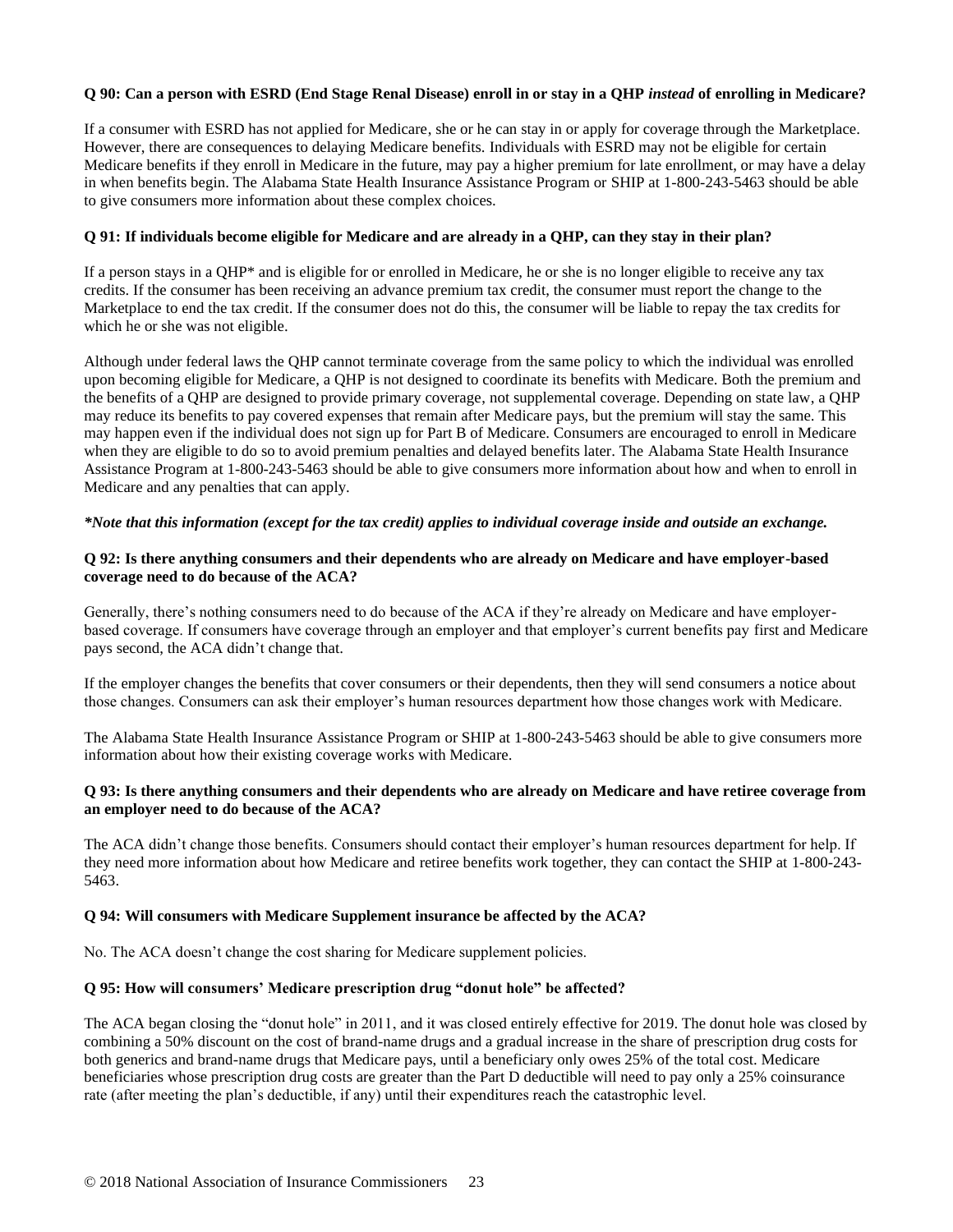For more information, contact Medicare at [www.medicare.gov](http://www.medicare.gov/) or 1-800-MEDICARE or by contacting the Alabama State Health Insurance Assistance Program or SHIP at 1-800-243-5463.

## **Q 96: What about LTC insurance policies?**

The Marketplace doesn't include LTC insurance policies, and policies sold on the Marketplace don't typically cover LTC services. Insurance agents and brokers still sell LTC insurance outside the exchange. The HHS website [https://longtermcare.acl.gov](https://longtermcare.acl.gov/) has information about LTC insurance.

## **ACA MEDICAID-RELATED QUESTIONS**

## **Q 97: Where can consumers find more information about Medicaid?**

Contact the Alabama Medicaid Agency at 1-800-362-1504 with any questions or concerns about Medicaid and the ACA. Also, the HHS website has basic information about Medicaid posted at [www.healthcare.gov](http://www.healthcare.gov/).

#### **Q 98: Did consumers' eligibility for Medicaid changed under the ACA?**

The same categories of consumers continue to be eligible for Medicaid, although the financial methodology has changed. They still need to be part of an eligible group, such as children, pregnant women, parents (or other caretaker relatives), blind, disabled, or elderly, and they still need to meet the financial eligibility test set by Alabama. Contact the Alabama Medicaid Agency at 1-800-362-1504 for more information.

There is more information about who is eligible for Medicaid at this link: [https://www.healthcare.gov](https://www.healthcare.gov/).

#### **Q 99: What is the expanded Medicaid eligibility under the ACA?**

Adults who weren't eligible for Medicaid in the past may be eligible under the ACA. Alabama has not decided to expand Medicaid coverage to new groups. Contact the Alabama Medicaid Agency at 1-800-362-1504 for more information.

There is more information on who is eligible for Medicaid at this link[: https://www.healthcare.gov](https://www.healthcare.gov/)

# **Q 100: What is the federal poverty level (FPL), and why is it important in the context of health care coverage?**

The FPL is how the federal government defines poverty, and it's used to decide who's eligible for federal subsidies and entitlement programs. In states that expanded Medicaid, people under 65 with incomes up to 138% of the FPL (or about \$34,640 for a family of four) generally can get Medicaid coverage. People with incomes above this level but less than 400% FPL may be eligible for premium tax credits to help them buy a plan through the Marketplace. Cost-sharing reductions are available until a family's income reaches 250% of the FPL.

This link has general information about income levels at which financial help or coverage is available, as well as what counts as income[: www.healthcare.gov](http://www.healthcare.gov/) .

## **Q 101: What benefits will be available for adults newly eligible for Medicaid?**

Each state can define the benefit package for this newly eligible group. The benchmark benefit package needs to at least include the EHB available through the Marketplace. (See Question 15.) Contact the Alabama Medicaid Agency at 1-800-362- 1504 for more information.

## **Q 102: Are undocumented immigrants eligible for Medicaid?**

Undocumented immigrants are not eligible for most categories of Medicaid coverage, but may receive services in emergency circumstances.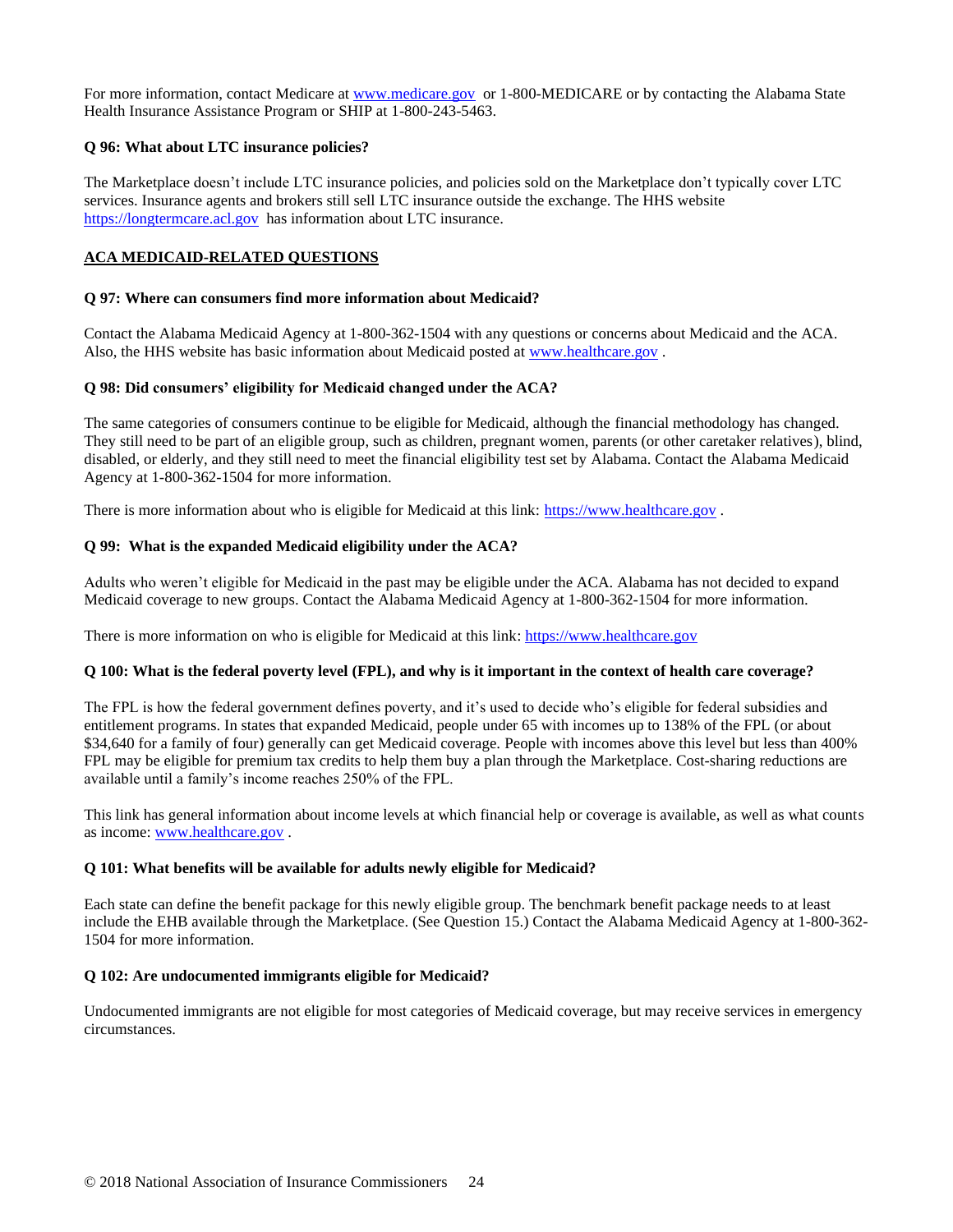## **Q 103: How do consumers apply for Medicaid?**

Consumers can apply online through the Marketplace. They also can apply by mail, fax or in person. If a consumer applies through the Marketplace, his or her eligibility for Medicaid also will be assessed, and the consumer's application will be transferred to the Alabama Medicaid Agency for final determination. Under the law, there's "no wrong door" to apply for health coverage, whether it's through the Alabama Medicaid Agency, CHIP, or the Marketplace. If a consumer isn't eligible for Medicaid, then the consumer's eligibility for coverage through the Marketplace and for premium tax credits or costsharing reductions will be evaluated.

#### **Q 104: Will consumers still need to submit documents to prove their income?**

As much as possible, the Marketplace uses existing data sources or gets information from various federal and state agencies, such as the IRS, to verify income. The rules are designed to ensure a high degree of program integrity and reduce the amount of paperwork that consumers need to provide.

Some consumers will be asked to provide documents to prove their income. There are separate processes to verify income in order to qualify for Medicaid and CHIP and for premium tax credits and cost-sharing reductions. To verify income for Medicaid, CHIP, premium tax credits, and cost-sharing reductions, Marketplace will use data from the IRS, the Social Security Administration (SSA) and other income data sources.

For Medicaid and CHIP, issues that come up about verifying income will be resolved through a process of explanations and documentation. For premium tax credits and cost-sharing reductions, most verification issues will be resolved through a process of explanations and documentation. But, to limit the administrative burden, the Marketplace may use a sample-based review in some cases.

# **COMMON CONCERNS ABOUT HOW THE ACA AFFECTS CONSUMERS**

#### **Q 105: Does the ACA eliminate private health insurance?**

No. There is still private health insurance under the ACA. The ACA created health insurance exchanges (see Questions 5-6) where consumers can compare and shop for private insurance plans. The ACA also sets many new federal rules and protections that apply to people in each state who purchase private health insurance. (See Questions 2 and 4)

#### **Q 106: Does the ACA include rules about insurance premiums?**

For individual and small group health insurance market plans covered by the ACA's rating rules, premiums may only vary based on an individual's age, the area of the state in which the policy is sold, tobacco use, and family composition. For covered plans, these are the only factors that an insurance company can use when it sets premiums. Covered plans can't refuse to insure or charge higher premiums to consumers with medical problems. The ACA also reduces the difference in premiums covered plans charged for younger and older people and eliminates differences between premiums charged for men and women. These rating rules cover individual and small group health plans offered through the exchanges or outside of them, but do not apply to short-term, limited duration plans.

To help make coverage affordable, many consumers who buy qualified health plans through the individual market exchanges are eligible for premium tax credits.

States that don't allow the tobacco surcharge or use a different ratio than 1.5:1 should note that health insurance companies are prevented from charging consumers a higher premium for being a tobacco user or limited in the amount of tobacco surcharge that can be applied.

## **Q 107: Does the ACA address discrimination?**

ACA explicitly prohibits insurance companies from discriminating on the basis of race, color, national origin, sex, age, or disability. The ACA regulations additionally prohibit discrimination against individuals on the basis of expected length of life, degree of medical dependency, quality of life, other health conditions, sex stereotypes, gender identity, or sexual orientation. These nondiscrimination standards apply to the exchanges and exchange activities, insurers and insurance plans, navigators, certified application counselors, insurance agents or brokers, other assisters, and the EHB, among others.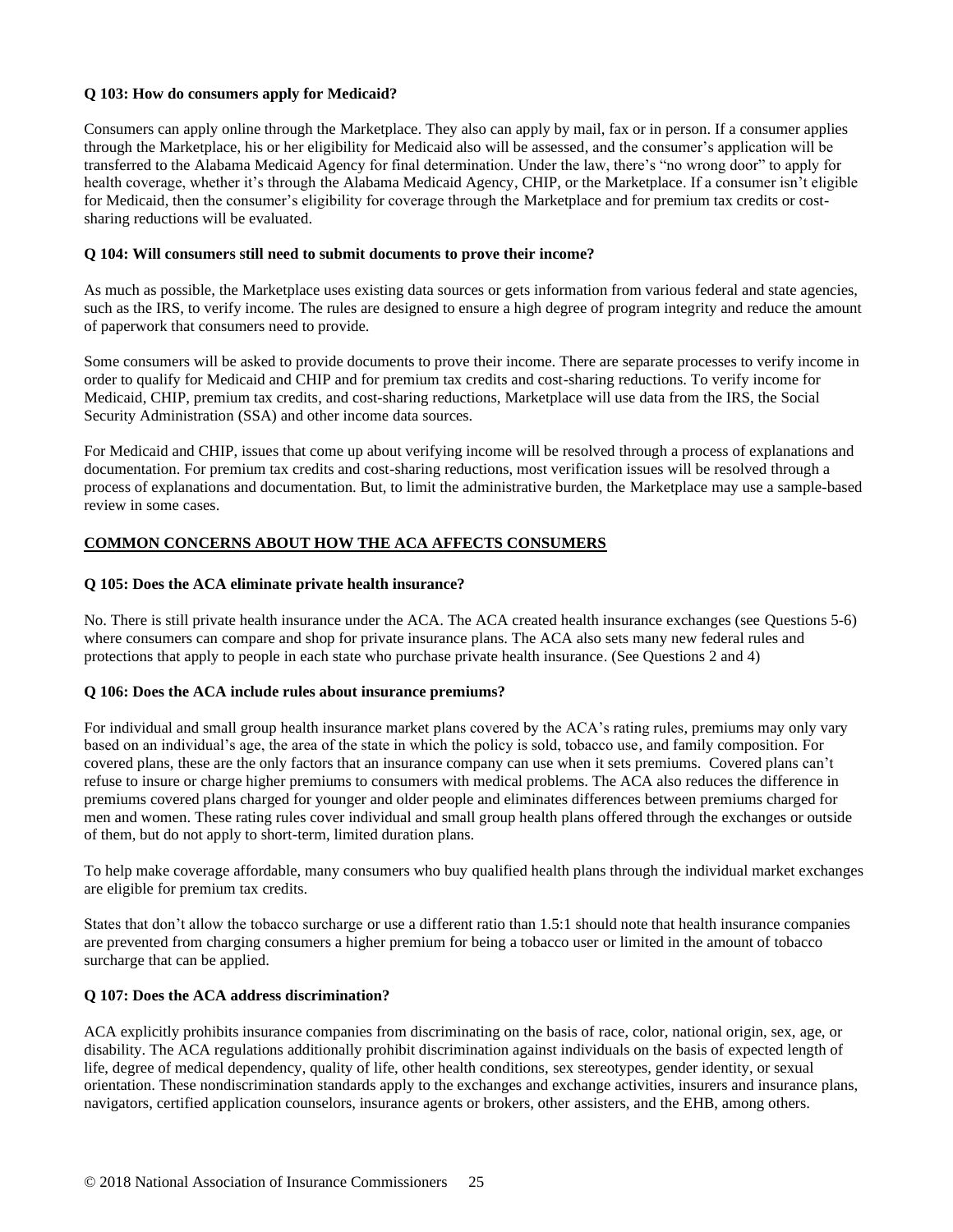Also, health insurers must follow any state laws and regulations that apply about marketing and can't use marketing practices or benefit designs that will discourage individuals with significant health needs from enrolling. Health insurers must also provide meaningful access for individuals with limited English proficiency and post taglines in the languages spoken by persons with limited English proficiency. Health insurers cannot require people to join an association to buy a plan.

Insurance companies won't pay for services not covered by a plan, such as care that isn't medically necessary. Consumers have the right to ask their insurance company to reconsider a decision to deny coverage and, after that, consumers have the right to an independent external review of the decision. (See Question 112 +-)

## **Q 108: What are the income tax implications of the ACA?**

The Alabama Department of Insurance does not interpret or enforce obligations under the tax code. Consumers can contact the IRS or their tax advisor for information.

#### **Q 109: Where else can consumers find answers to health insurance questions?**

[www.ALDOI.gov](http://www.aldoi.gov/) , [www.healthcare.gov](http://www.healthcare.gov/) , [www.alabamapublichealth.gov](http://www.alabamapublichealth.gov/) and [www.Medicaid.alabama.gov](http://www.medicaid.alabama.gov/)

#### **Q 110: What does the health plan "accreditation status" information on the exchange Web page mean?**

Accreditation is a comprehensive process by private, nonprofit organizations that review how well health plans deliver care and how they work to improve the delivery of care over time. Health plans offered through the Marketplace must be certified by a recognized accrediting body, such as URAQ and/or the National Committee for Quality Assurance (NCQA).

Part of the certification requires that the plan is accredited by a recognized accrediting entity within a time frame set by the Marketplace. Accreditation ensures that the plans sold on the Marketplace meet minimum quality, access, nondiscrimination, and marketing standards in the ACA.

#### **Q 111: What does the health plan "consumer experience" information on the Marketplace Web page mean?**

Consumer experience ratings come from surveys that ask individuals who have coverage through a health insurance plan how they like the plan. These individuals also rate the quality of the medical care they receive and the accessibility of the medical care that they need.

#### **Q 112: What appeal rights do consumers have?**

Consumers have a right to appeal an unfavorable coverage decision by their health insurance company. Insurance companies must give consumers owning an individual policy a first-level internal appeal, administered by the company, and if the company upholds its initial unfavorable coverage decision, it must provide an external review administered by an independent third party. Consumers in individual policies may also be able to request a *voluntary* second-level internal appeal. However, those two levels of internal appeals must also be done within the time limit imposed by the law for all internal appeal process, whether one- or two-levels. Expedited review for emergency situations is available. For group policies, the insurance company may require two levels of internal appeals before the external review option. For more information about how to appeal a health insurance company's unfavorable decision, the consumer can refer to the notice of the insurance company's unfavorable coverage decision (often referred to an Explanation of Benefits, or EOB), plan or policy documents, or contact the Alabama Department of Insurance at 334-269-3550.

Consumers also can file complaints with the Alabama Department of Insurance, Consumer Services Division when claims are denied, or when they believe that their health insurance company isn't properly following the legal appeals process. To reach the state insurance department, consumers can contact the Department at 334-269-3550.

Note that there is a separate appeals process if a consumer is dissatisfied with an eligibility decision made by Marketplace. The consumer can contact the Marketplace for more information.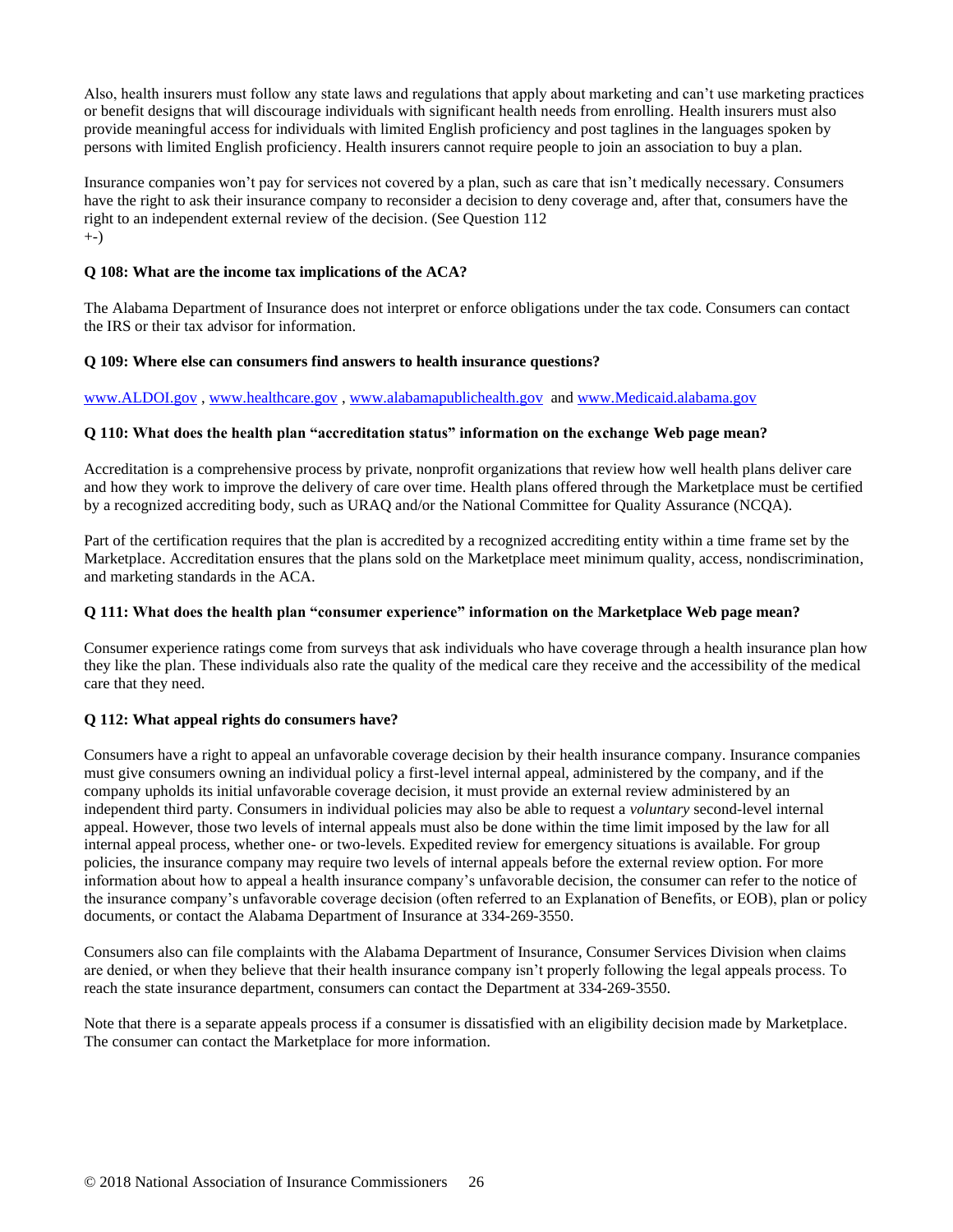## **Q 113: Where do consumers file a complaint for a product sold through the Marketplace? What about plans sold in the market outside the Marketplace?**

Consumers should first contact the insurance company with any complaint about benefits or services they're not receiving. If consumers aren't satisfied, they should contact the Marketplace for help with questions or complaints.

The Alabama Department of Insurance investigates complaints about insurance companies and can either look up consumers' complaints or direct consumers to the right place to file a Marketplace related complaint. The Alabama Department of Insurance is ready to help consumers with any question or complaint they may have about their coverage. To find out more about filing appeals, consumers can [contact the Alabama Department of Insurance,](http://www.naic.org/state_web_map.htm) Consumer Services Division at 334-241- 4141.

## **Q 114: If consumers apply for coverage in the market outside the Marketplace, what are the rules regarding open and special enrollment?**

In Alabama, insurance companies sell policies in the market outside the exchange. Enrollment periods for coverage outside the Marketplace generally are the same as enrollment periods through the exchange. (See Question 9.) Contact the Alabama Department of Insurance at 334-269-3550, or an insurance agent or broker, for more information about enrollment.

If someone is not eligible to enroll in health coverage through the Marketplace or does not want to enroll in coverage through the Marketplace, insurers must make policies available in the Marketplace available outside the Marketplace, although the policies aren't required to be marketed as available outside the Marketplace.

For more information about special enrollment periods (SEPs), see this link: www.healthreformbeyondthebasics.org [Chart.pdf.](https://www.cms.gov/CCIIO/Resources/Fact-Sheets-and-FAQs/IndexSummaryBenefitsCoverage) 

# **QUESTIONS INVOLVING SPECIAL CIRCUMSTANCES AND POPULATIONS**

## **Q 115: What is available for consumers with chronic conditions? Does the ACA help them get better coverage?**

Yes. All plans subject to the ACA must insure consumers with a chronic or pre-existing medical condition, must cover preexisting conditions, and can't charge higher premiums because of a health or medical condition. They are also required to offer comprehensive coverage. Discrimination on the basis of age, disability or expected length of life is prohibited. Coverage for these benefits is available from the beginning of the policy coverage period, without a waiting period, even if there was no prior coverage. Many plans include wellness programs to help consumers manage chronic conditions.

## **Q 116: What options are there for consumers with children who aren't citizens or legal residents?**

Consumers won't be able to buy a policy through the Marketplace for those children who aren't lawfully present, but they may be able to buy a policy directly from an insurance company or through an agent. Insurers that sell policies through the exchange, however, must make those policies available upon request to individuals, including children, who are not eligible to participate in the Marketplace. For a list of licensed insurance companies in Alabama, visit www.ALDOI.gov. Lawfully present children also may be eligible for the Alabama Medicaid Agency and the Alabama State Health Insurance Assistance Program. To learn more about these plans, go to [www.insurekidsnow.gov](http://www.insurekidsnow.gov/)

## **Q 117: Are immigrants not legally present eligible for coverage through the Marketplace or for premium tax credits?**

No. Immigrants not legally present aren't eligible for coverage through the Marketplace. They also aren't eligible for advance payment of premium tax credits. Insurers that sell policies through the exchange, however, must make those policies available upon request to individuals, including children, who are not eligible to participate in the Marketplace.

#### **Q 118: Are incarcerated people eligible for coverage through the Marketplace or for premium tax credits?**

No. Incarcerated people aren't eligible for coverage through the Marketplace. They also aren't eligible for advance payments of the premium tax credits. Consumers who are incarcerated pending the disposition of charges still are eligible. Insurers that sell policies through the exchange, however, must make those policies available upon request to individuals, including children, who are not eligible to participate in the Marketplace.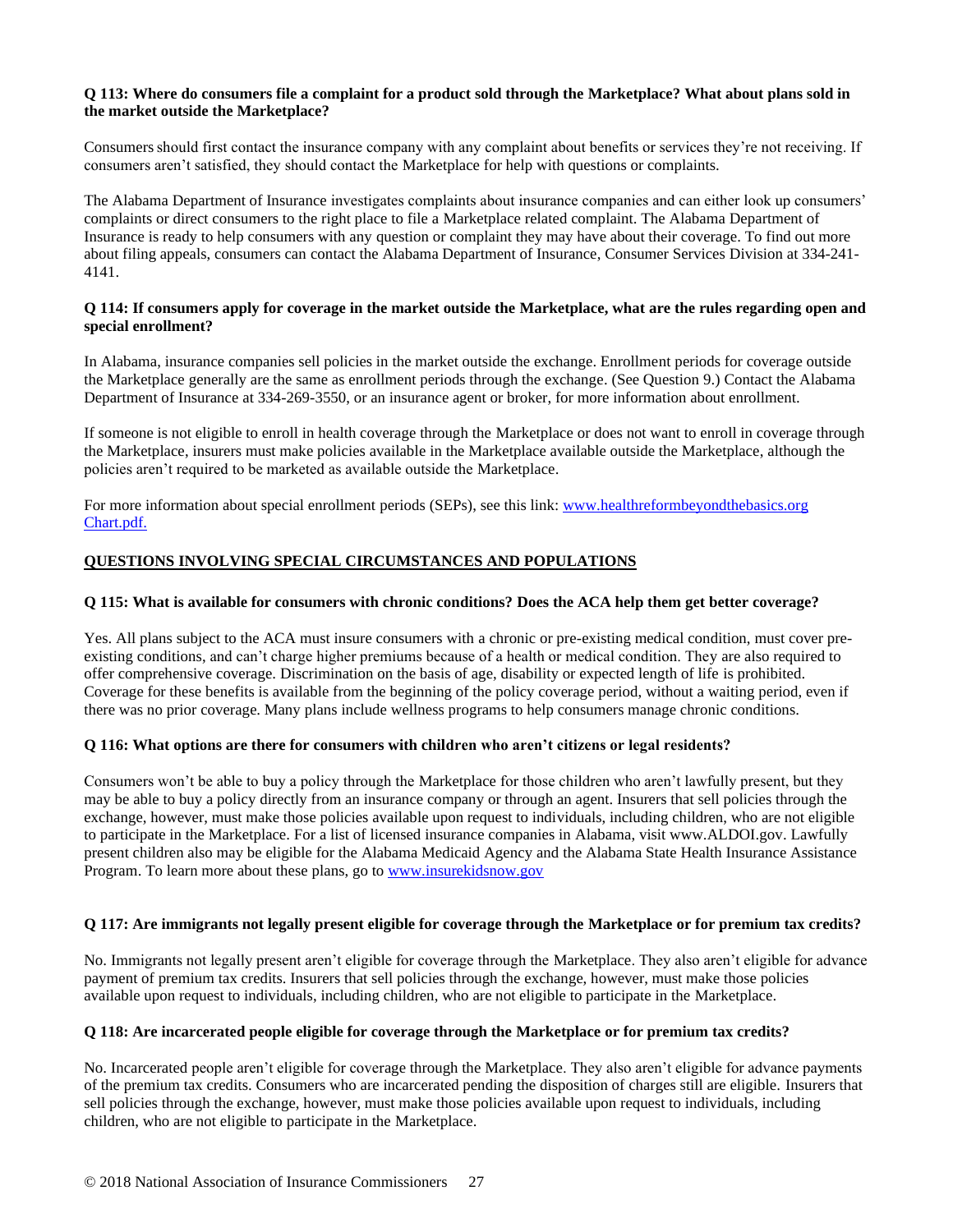## **Q 119: Are tribal members eligible for coverage through the Marketplace or for premium tax credits?**

Yes. Tribal members may buy coverage through the Marketplace. Tribal members have access to enrollment continuously. They're also eligible for premium tax credits. And, because of the federal government's special trust responsibility, members of federally recognized Indian tribes are eligible to receive benefits not available to others, such as plans with no cost-sharing, under certain circumstances. For more information, go to *www.healthcare.gov* or the website for the Indian Health Service (IHS) agency within the HHS at [www.ihs.gov](http://www.ihs.gov/)

## **QUESTIONS ABOUT MLR**

#### **Q 120: What is the Medical Loss Ratio (MLR) requirement?**

The ACA's MLR requirement is that health insurers must spend at least a certain percentage of consumers' premium dollars on direct medical care and health care quality improvement. That limits the amount of premium dollars spent on administrative expenses, such as overhead, marketing, salaries, and profit.

The ACA requires that health insurance companies providing coverage in the large employer market (usually 50 or more employees) must spend at least 85% of premiums on direct medical care and quality improvement activities. Health insurers who provide coverage in the small employer market (usually fewer than 50 employees) and individual market must spend at least 80% of premiums on direct medical care and quality improvement activities, or they have to rebate (refund) the extra premium.

#### **Q 121: What is an MLR Rebate?**

Under federal law, if a health insurer doesn't meet the MLR target (described in Question 120), that health insurer must give consumers or employers a rebate for the amount of premiums it collected that was greater than the target.

#### **Q 122: How can consumers learn if their insurer paid rebates?**

Companies that pay rebates send notices to enrollees. The list of the rebates paid can be found at [www.cms.gov](http://www.cms.gov/) 

#### **QUESTIONS ABOUT WHETHER A PLAN IS LEGITIMATE**

#### **Q 123: Why is this a time to be especially on guard against health insurance fraud?**

Health insurance rules and regulations are constantly changing. Con artists posing as representatives of the federal government or posing as legitimate insurance agents, brokers, or navigators might try to steal consumers' money or identity through various health insurance schemes. For instance, criminals might try to convince consumers to reveal personal information to receive a "national health insurance card" or a new Medicare card under the ACA. Or they might try to sell consumers health insurance policies that are fake, worthless, or not what they claim to be. These scams are often attempted through automated telephone calls or websites that mimic legitimate sites.

#### **Q 124: Can consumers get help from their current insurance agent or insurance company to buy health insurance coverage through the Marketplace.**

Yes. Working with individuals known personally or known to be working for legitimate organizations is a dependable way to avoid fraud.

#### **Q 125: How will current exchange enrollees' premiums change in 2022?**

With the passage of the American Rescue Plan (ARP), most current enrollees will have lower premiums through 2022. The ARP lowered the percentage of expected contributions an enrollee generally must pay for a benchmark plan (Second Lowest Cost Silver Plan) across all income ranges. Household Income Range (% of FPL) Range of Expected Contributions for 2021 under Prior Law Range of Expected Contributions for 2021 and 2022 under the American Rescue Plan Act: